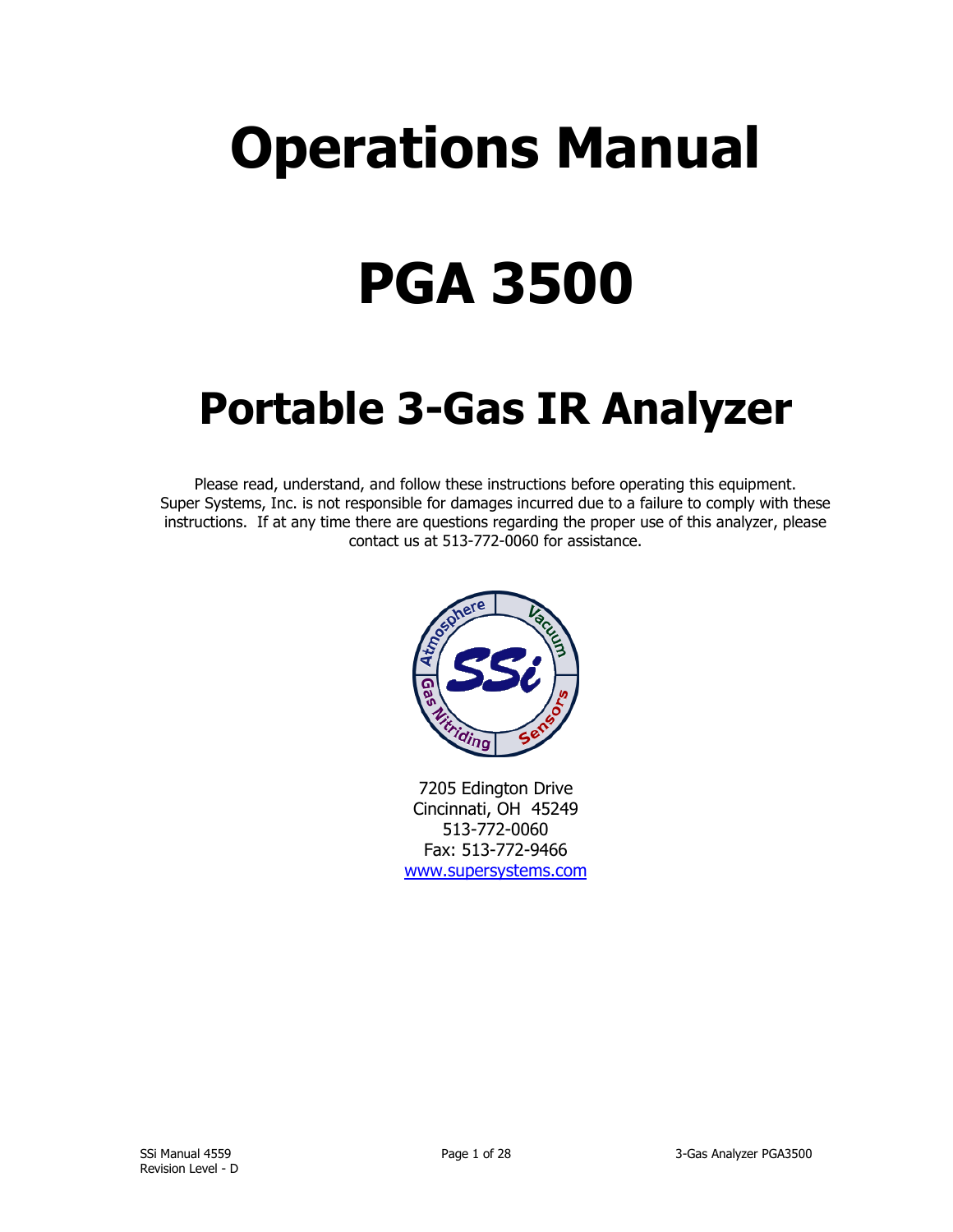## <span id="page-1-0"></span>Table of Contents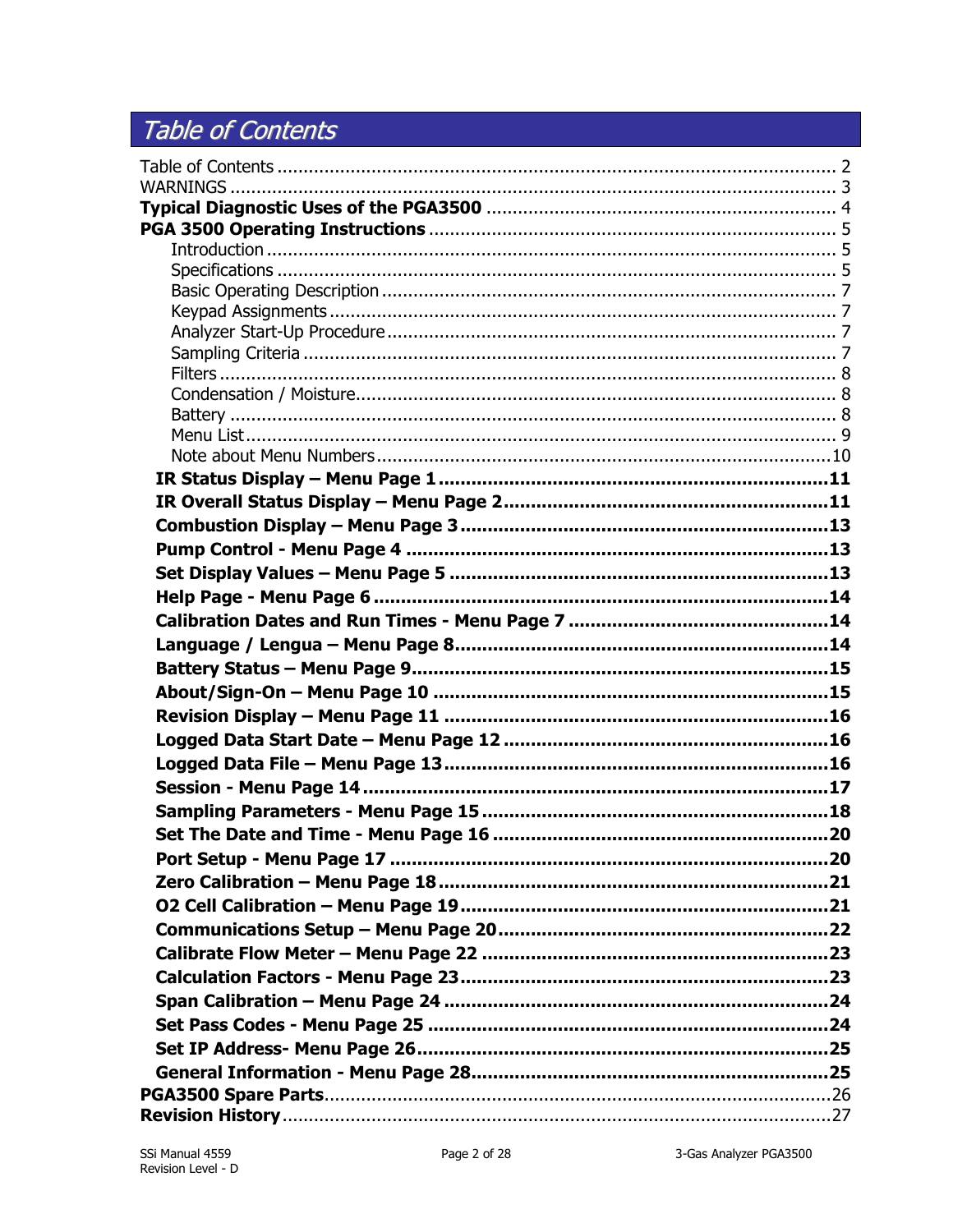## <span id="page-2-0"></span>WARNINGS

#### **RETAIN ORIGINAL PACKAGING.**

#### **PROPER PACKAGING IS REQUIRED WHEN RETURNING PGA FOR CALIBRATION OR REPAIR.**

**DAMAGE CAUSED BY IMPROPER PACKAGING IS NOT COVERED UNDER THE WARRANTY.**

Shipping the instrument back to Super Systems

When returning the PGA3500 to SSI for calibration or any other service, it must be properly protected during shipment. The best method of packaging the instrument is in its original packaging which includes custom-fit foam. For this reason, **the original packaging should be retained**. If the original packaging is not available, the instrument should be shipped in a suitably sized cardboard box with at least 4" of solid padding on each side of the instrument (not packing peanuts).

In the event that the PGA3500 is returned to Super Systems with improper packaging, **we reserve the right to charge for replacement custom foam and a new box instead of risking damage to the instrument during reshipment.**

Super Systems will not be responsible for damage caused by improper packaging.

#### **IT IS THE RESPONSIBILITY OF THE OPERATOR TO ENSURE THAT THE GAS BEING SAMPLED DOES NOT PRODUCE ANY CONDENSATION.**

## **SENSOR DAMAGE DUE TO MOISTURE WILL VOID THE WARRANTY**

Moisture and Condensation

Depending on the composition of the gas being sampled, it is possible that condensation could occur in the sample tubing. This is not likely in a properly operating endothermic atmosphere, however condensation can occur in either a poorly operating endothermic or any exothermic atmosphere. Do not leave the PGA3500 unattended for long periods of time unless you are confident that the gas being sampled will not condense in the sample lines. If moisture gets inside the instrument it will result in permanent damage the sensors, which is not covered under the warranty.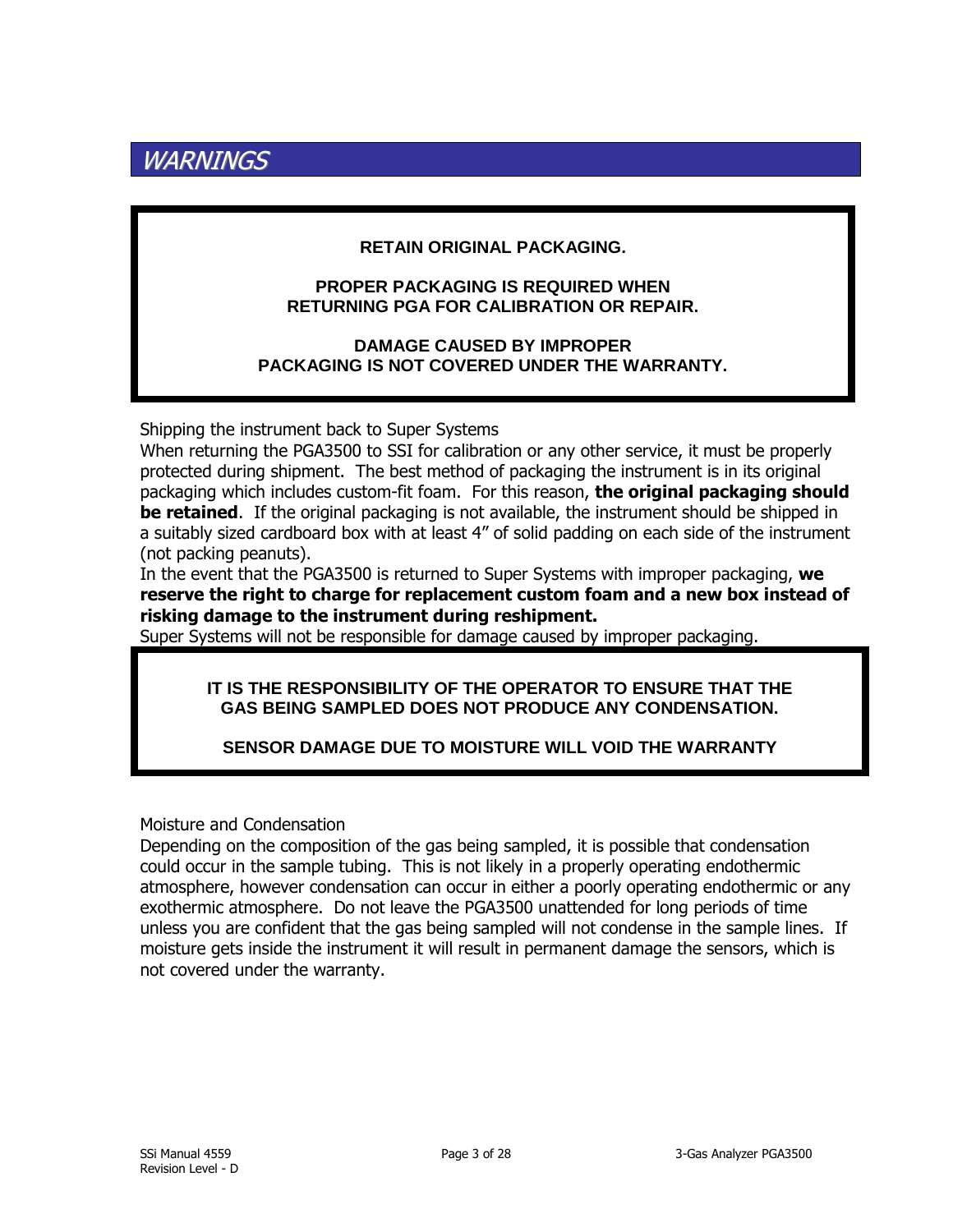## <span id="page-3-0"></span>**Typical Diagnostic Uses of the PGA3500**

The PGA3500 Analyzer measures  $CO$ ,  $CO<sub>2</sub>$ , and  $CH<sub>4</sub>$ . Carbon potential can be calculated using furnace temperature and the relationship of these 3-gases. Oxygen probe real-time measurement of the furnace atmosphere can be verified by 3-Gas analysis. In addition to being an excellent diagnostic device, the PGA3500 will provide the necessary data to finetune your atmosphere control.

#### **Endothermic Generator Diagnostics**

The effectiveness of the catalyst is measured by the  $CH<sub>4</sub>$  content. Less than 0.5% is an indication of properly functioning catalyst. Higher concentrations indicate the necessity for either conditioning or replacement.

Measuring the level of CO in the carrier gas allows correction of the % carbon reading at the furnace.

#### **Heat Treat Furnaces – Conventional Endo Gas**

Furnace atmosphere carbon potential (% C) can be verified with the PGA3500. Measuring carbon monoxide (CO) and carbon dioxide (CO<sub>2</sub>) can show possible problems (i.e. water leaks, air leaks, and radiant tube leaks).

The PGA3500 measures the free methane (CH4) in the furnace atmosphere.

#### **Heat Treat Furnaces – Nitrogen/Methanol Endo Gas**

The carbon monoxide (CO) level in the furnace atmosphere indicates the effectiveness of the cracking of the methanol. Equilibrium of the methanol cracking reaction (CH<sub>3</sub>OH  $\rightarrow$  CO + 2H<sub>2</sub>) is temperature dependent.

#### **Heat Treat – Oxygen Sensor Control**

Periodic verification of the performance of oxygen probes. COF and PFC adjustments can be made (based on the calculations of the 3 gases) to provide more precise control of the carbon in the furnace atmosphere.

#### **Combustion – Burner Balancing**

Measures excess  $O_2$  in the flue gas to allow burner adjustments.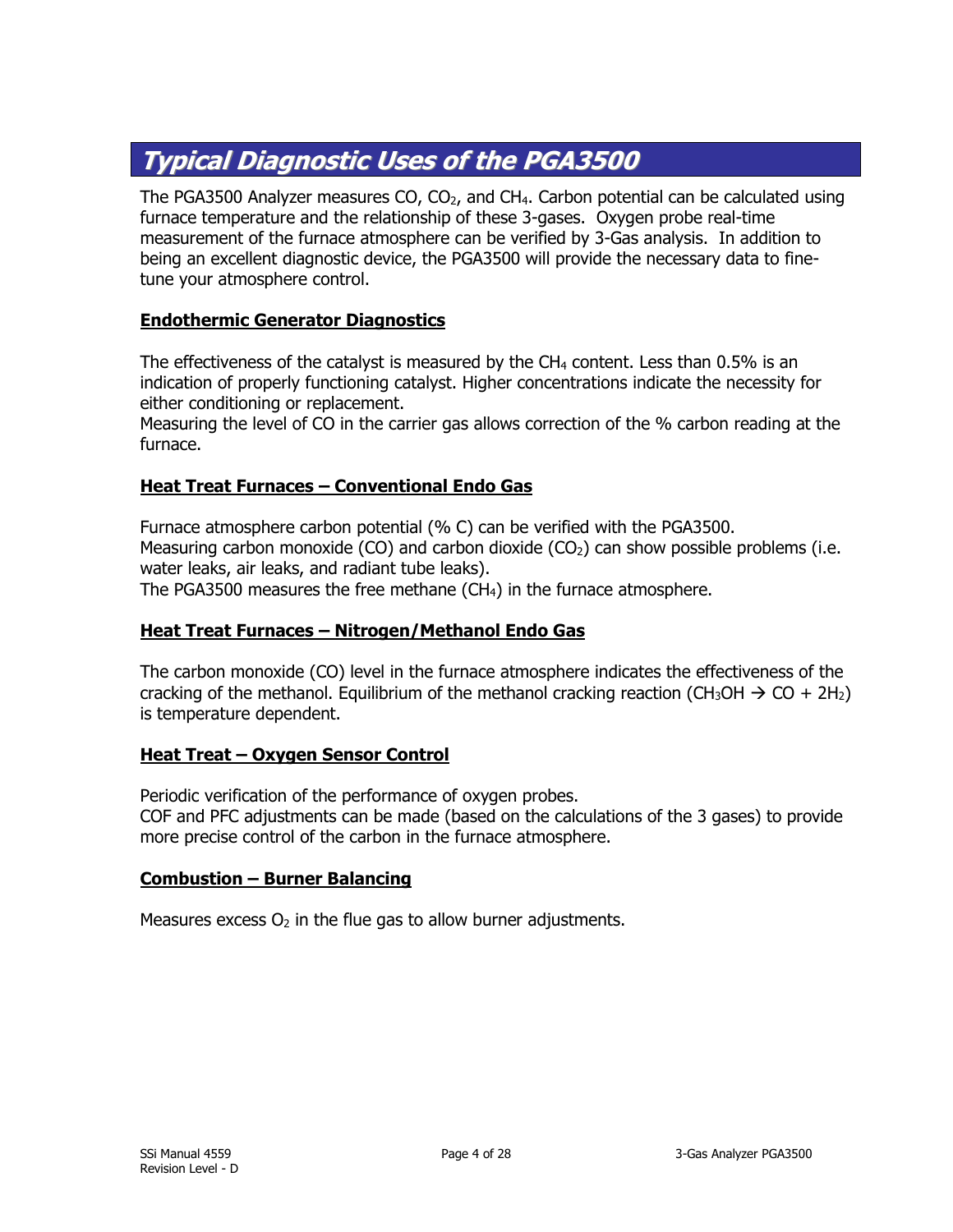## <span id="page-4-0"></span>**PGA 3500 Operating Instructions**

## <span id="page-4-1"></span>**Introduction**

The Model PGA3500 is a portable 3-Gas IR analyzer with an Oxygen  $(O<sub>2</sub>)$  cell on-board. It measures Carbon Monoxide (CO), Carbon Dioxide (CO<sub>2</sub>) and Natural Gas (CH<sub>4</sub>) typically found in an endothermic atmosphere.

## <span id="page-4-2"></span>**Specifications**

The unit is designed and manufactured for the atmosphere heat-treating industry.

## **CO:**

| Range:      | 0.00 to 30.00 % of gas concentration                                    |
|-------------|-------------------------------------------------------------------------|
| Accuracy:   | $+/-1\%$ of full scale ( $+/-0.3\%$ of gas concentration, based on 30%) |
| Resolution: | $0.01\%$                                                                |

## **CO2:**

| Low range:         | 0.000 to 2.000 $%$ of gas concentration                                 |
|--------------------|-------------------------------------------------------------------------|
| Accuracy:          | $+/-1\%$ of full scale ( $+/-0.02\%$ of gas concentration, based on 2%) |
| Resolution: 0.001% |                                                                         |

## **CO2:**

|             | High range: 0.00 to 20.00% of gas concentration                         |
|-------------|-------------------------------------------------------------------------|
| Accuracy:   | $+/-1\%$ of full scale ( $+/-0.2\%$ of gas concentration, based on 20%) |
| Resolution: | $0.01\%$                                                                |

## **CH4:**

| Range:      | 0.00 to 20.00 % of gas concentration                                    |
|-------------|-------------------------------------------------------------------------|
| Accuracy:   | $+/-1\%$ of full scale ( $+/-0.2\%$ of gas concentration, based on 20%) |
| Resolution: | 0.01%                                                                   |

## **O2:**

| Range:    | 0.01 to 25.00% of gas concentration |
|-----------|-------------------------------------|
| Accuracy: | $+/-1\%$ of full scale              |

\* Note: The CO and CH4 sensors have been calibrated to be most accurate within the ranges as shown above, however both sensors are capable of measuring gas concentrations of up to 100.00%.

| Sampling method: | Extraction by internal pump (when necessary) |
|------------------|----------------------------------------------|
| Flow Meter:      | Inside case lid and also on-screen           |
| Pump Operation:  | On/Off/Automatic                             |
| AC Power:        | 90 to 230 VAC, 50 to 60 Hz, 60 Watts         |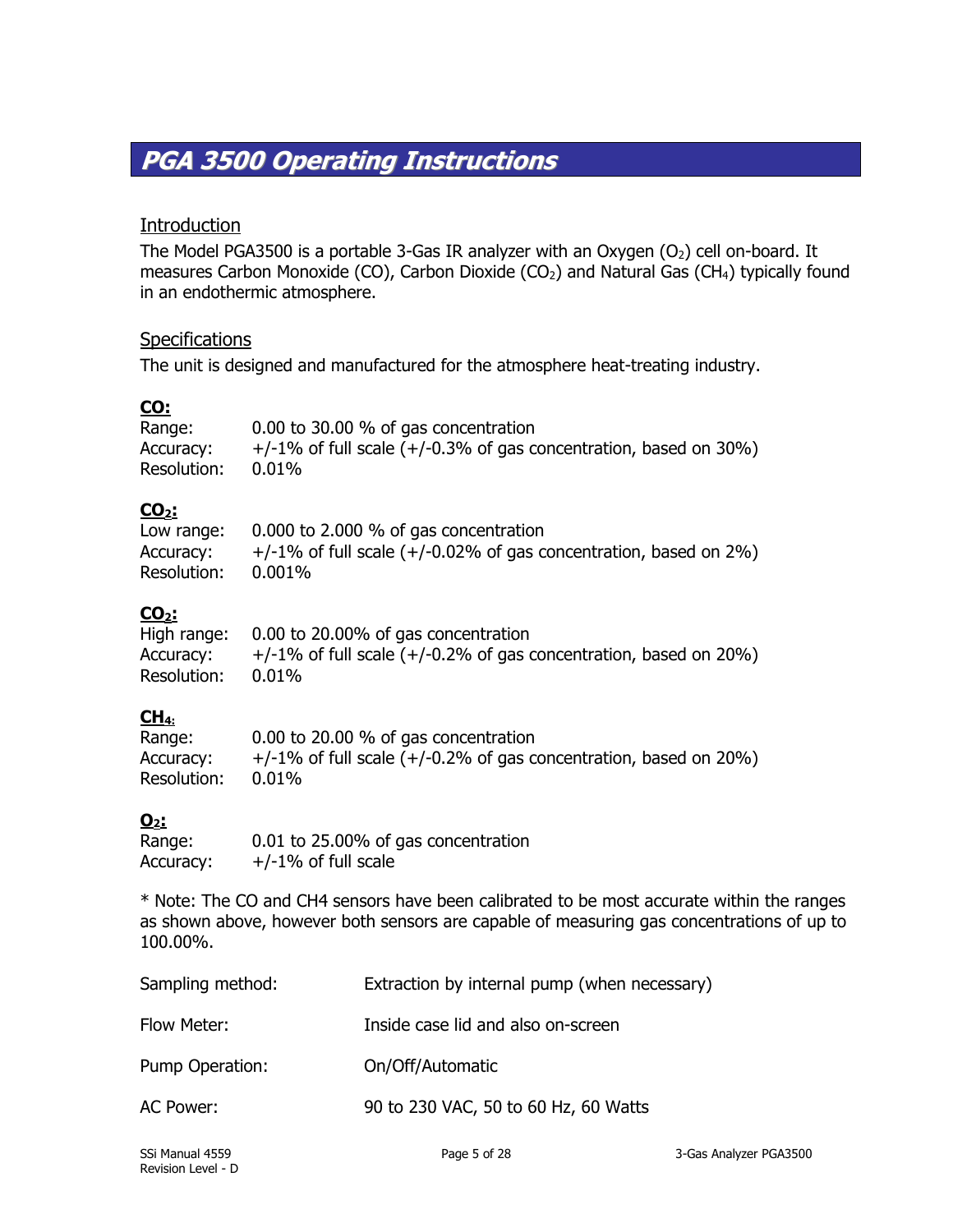| 12VDC rechargeable NiCd battery<br>DC Power:<br>(Charger integrated inside instrument) |                                               |  |  |  |
|----------------------------------------------------------------------------------------|-----------------------------------------------|--|--|--|
| Communications:                                                                        | RS232, Ethernet, RS485 (Future Use)           |  |  |  |
| Data Storage:                                                                          | Continuous automatic data logging             |  |  |  |
| Data Retrieval:<br>XGA Viewer software (included)                                      | Visible in graphical and tabular format using |  |  |  |

| <b>Operating Temperature:</b> | 32 $\degree$ to 122 $\degree$ F (0 $\degree$ to 50 $\degree$ C) |
|-------------------------------|-----------------------------------------------------------------|
| Dimensions:                   | Approx. 16"H X 20"L X 8"D                                       |
| Weight:                       | Approx. 30 lbs.                                                 |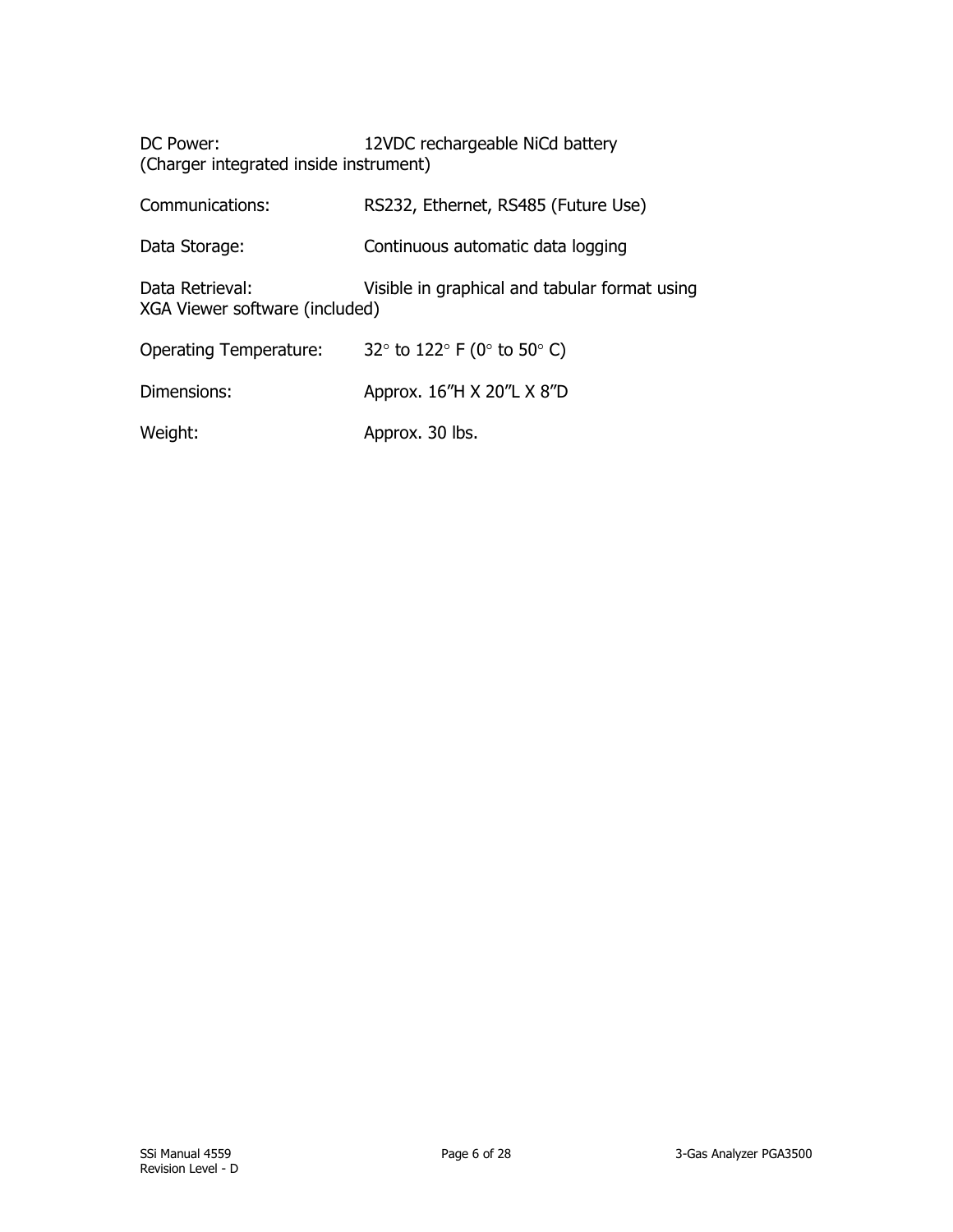#### <span id="page-6-0"></span>Basic Operating Description

The Model PGA 3500 has been designed for the simultaneous analysis of CO, CO2 and CH4 in heat-treat furnace atmosphere gases. It has a 16 line by 40-character LCD display and a 4 x 4 keypad for the operator interface. Information is presented to the operator on various screens. The operator selects the appropriate page and enters the number using the keypad.

#### <span id="page-6-1"></span>Keypad Assignments

All of the functions of the PGA3500 are controlled from the keypad. The functions of each button are as follows:

**0** – **9** are used to enter numeric data that can vary with each page.

"**.**" is used to enter a decimal point where necessary for data entry.

**Enter** is used when entering numeric data from the keypad or initiating automatic functions.

 $\bigwedge$  and  $\bigvee$  are used to navigate through the menu options or scroll through data on a specific page.

|      | $\boldsymbol{2}$ | 3                 |  |
|------|------------------|-------------------|--|
| 4    | 5                | 6<br><b>ENTER</b> |  |
|      | 8                | 9                 |  |
| ESC. | Ŋ                |                   |  |

**Esc** is the escape key. This clears any entered text, and if continuously pressed toggles between the main page and the menu list.

 $\bigodot$  On most pages, this key can be used to turn the pump on and off (without using Screen 4). On some screens it is used to change a selection or view additional data.

#### <span id="page-6-2"></span>Analyzer Start-Up Procedure

Turn the power switch ON and allow the instrument to warm up until numbers appear on the default screen instead of \*\*\*\*\*\*\*\*. This process should take approximately three minutes. During this time, the user will be prevented from accessing the calibration screens since the sensors have not had enough time to provide accurate data. It is recommended that the instrument is powered on for four or five minutes prior to use, although measurements can be taken within only three.

## <span id="page-6-3"></span>Sampling Criteria

Accurate readings are only possible if the sample is taken from a clean (free of excess carbon buildup) sample port. The current state-of-the-art technology associated with infrared gas detection requires that a clean, soot free sample be available for analysis. This will also increase the life of the filter elements, and reduce the possibility that soot will enter the unit and contaminate the sensors.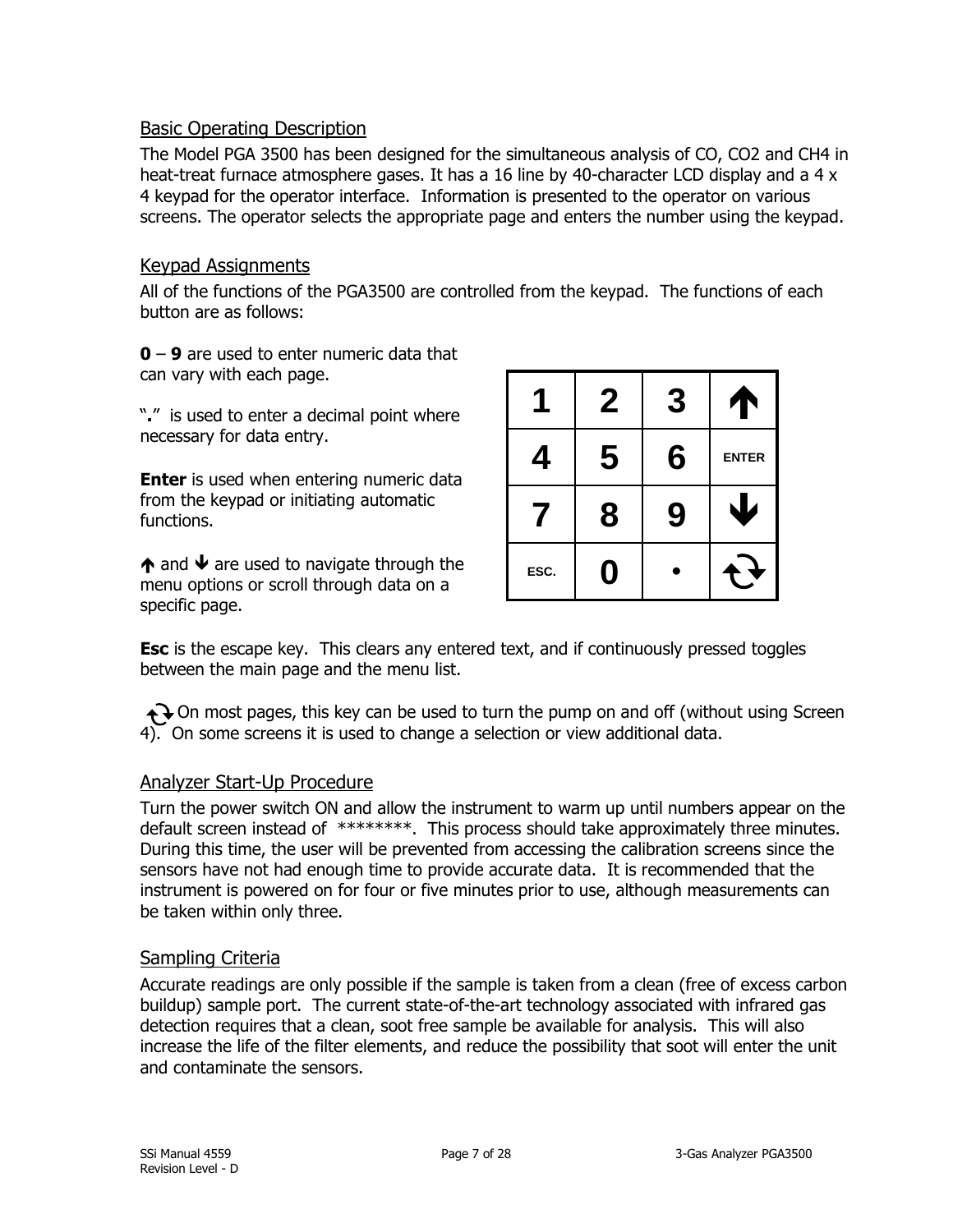On a furnace, the ideal port would be found on SSi's Sample Port (Part Number 20263). If this were not available, the burnout port of a freshly burned-out Gold Probe $\mathbb{N}$  would be an alternative, although this would still contain a trace amount of soot.

On a generator, a dedicated sample port should be available. This sample port should be blown out before it is used, which will remove any soot that has accumulated in the line. This is accomplished by opening the valve without connecting the analyzer. Wait until the gas stream is clean before proceeding, and connect the sample line on the PGA3500 to the sample port.

The ideal flow rate for sampling should be between 1.0 and 1.5 Standard Cubic Feet per Hour (SCFH). A visual indication of flow rate can be obtained through the mini flow meter located on the inside of the lid of the case, or by the digital flow meter on the left side of the display. The flow meter on the inside of the case also contains a dial that allows the user to restrict the flow, if necessary, to maintain an appropriate flow rate. If the sample gas is not under pressure, the internal pump can be used to extract it. The internal pump can be operated manually by pressing the circular arrow key, or it can be turned on or off automatically when it detects low sample flow.

## <span id="page-7-0"></span>**Filters**

There are two filters that are intended to prevent soot or other contaminants from entering the unit. The first is a light-blue colored in-line filter that is located at the end of the sample tubing assembly. The second is a bowl filter located on the inside of the lid. Periodic inspection of these filters will ensure smooth operation. When new, the elements in both of these filters are a yellow/white color. Both are oriented in the sample stream in a manner that causes any contaminants to collect on the outside of the filter media, which allows for a visual inspection of filter status. If the primary filter is properly maintained, the secondary filter will rarely require changing.

## <span id="page-7-1"></span>Condensation / Moisture

When a hot gas is cooled rapidly, moisture in the gas can condense and form water. This water can collect in the sample tubing assembly, and eventually enter the bowl filter. Care must be taken to ensure that no water enters the unit, as this will cause permanent damage to the sensors. The unit should be closely monitored during operation to determine if moisture is collecting in the bowl filter. If this is the case, the bowl filter basin can be removed and emptied by unscrewing it. Although water in the bowl filter will not cause damage to the unit, this filter is not intended to be used as a condensation receptacle. If moisture has collected in the bowl filter, sampling should be stopped, and steps should be taken to prevent this from continuing before operation is resumed.

## <span id="page-7-2"></span>**Battery**

The battery in the PGA3500 is intended to provide more than enough power to operate the unit continuously for an eight-hour shift. When *Battery Low* is displayed on the LCD screen, the unit is in need of a charge. To charge the PGA3500, plug it into a 110 or 220VAC power source using the supplied power cord. The LED above the power cord input will appear red while the unit is being charged, and it will turn to green when charging is complete. For maximum battery life, do not recharge the battery after each use unless the *Battery Low* message appears on the screen. Reducing the number of times that the unit is charged will maintain the battery's original storage capacity for a longer period of time.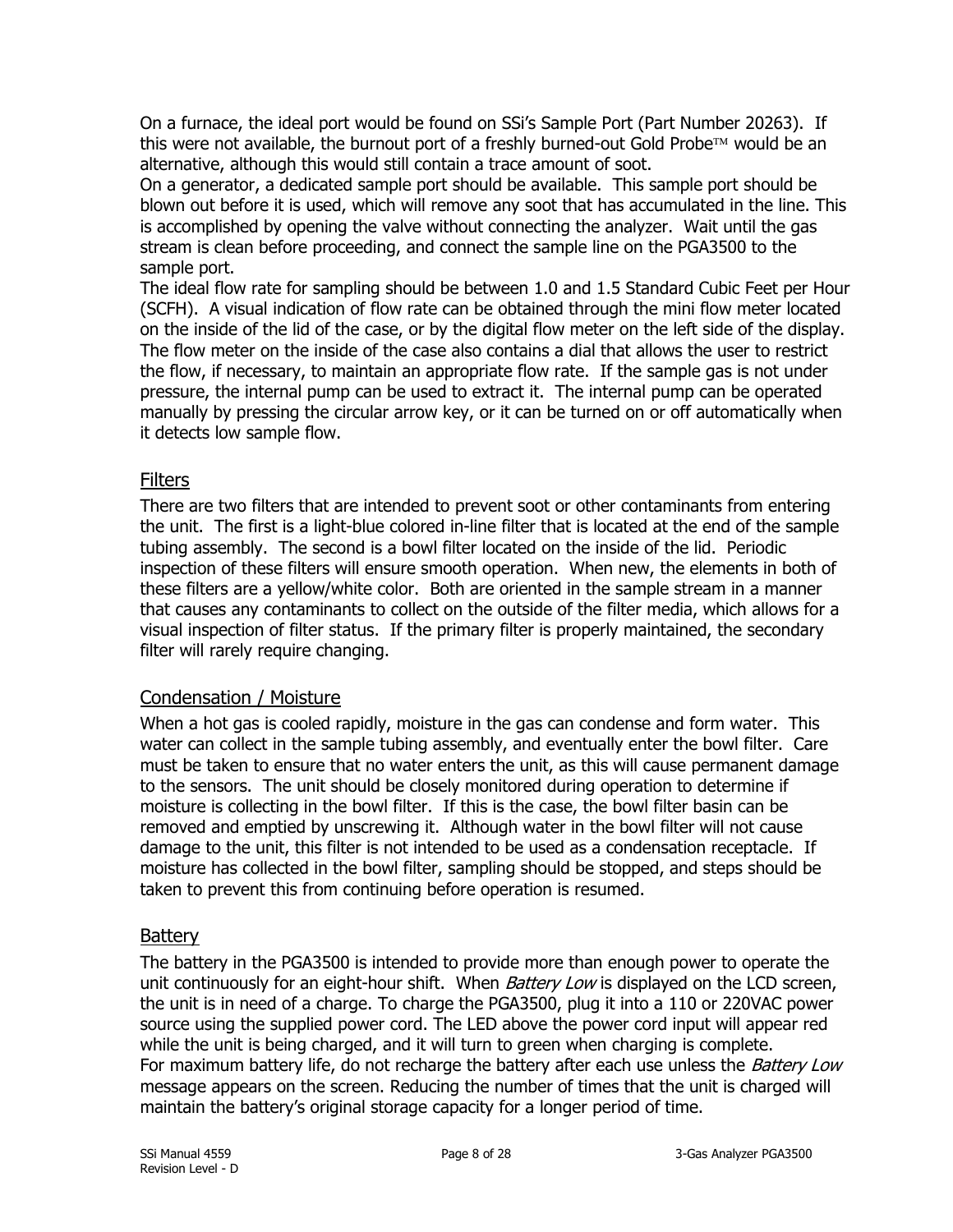It is possible to view the condition of the battery by accessing Menu page  $#9$  - Battery Status.

#### <span id="page-8-0"></span>Menu List

The menu list shows the available pages displayed six at a time. To access the list, press the **Esc** key. Depending upon where you are starting from, it may require pressing this button more than once. The up ( $\spadesuit$ ) and down ( $\clubsuit$ ) arrows are used to scroll through the selections, which are repeated below. To go to a specific page, either type in the page number and press **Enter**, or use the arrow keys to highlight your selection and then press **Enter**.

#### Operator Level – No Pass Code Required

- 1. IR STATUS DISPLAY 2. IR OVERALL STATUS DISPLAY 3. O2 DISPLAY 4. PUMP CONTROL 5. SET DISPLAY VALUES 6. HELP 7. CALIBRATION DATES 8. LANGUAGE / LENGUA 9. BATTERY STATUS
- 10. ABOUT / SIGN-ON
- 11. REVISION DISPLAY
- 12. LOGGED DATA START DATE
- 13. LOGGED DATA DISPLAY
- 14. SESSION
- 15. SAMPLING PARAMETERS

#### Supervisor Level – Level 1 Pass Code Required

- 16. SET THE DATE AND TIME
- 17. PORT SETUP
- 18. ZERO CALIBRATION
- 19. O2 CELL CALIBRATION
- 20. COMMUNICATIONS SETUP

#### Configuration Level – Level 2 Pass Code Required

22. CALIBRATE FLOW METER 23. CALCULATION FACTORS 24. SPAN CALIBRATION 25. SET PASS CODES 26. SET IP ADDRESS 27. OPTIONAL CELL CALIBRATE 28. GENERAL INFORMATION

Page 21 is reserved for future use and does not exist at this time. To minimize the possibility of unintended modifications to the instrument, certain menu pages will require the entry of a pass code to access them. Pages 1 through 15 are Operator level screens that do not require any security codes. Pages 16 - 20 are Supervisor screens requiring a level 1 pass code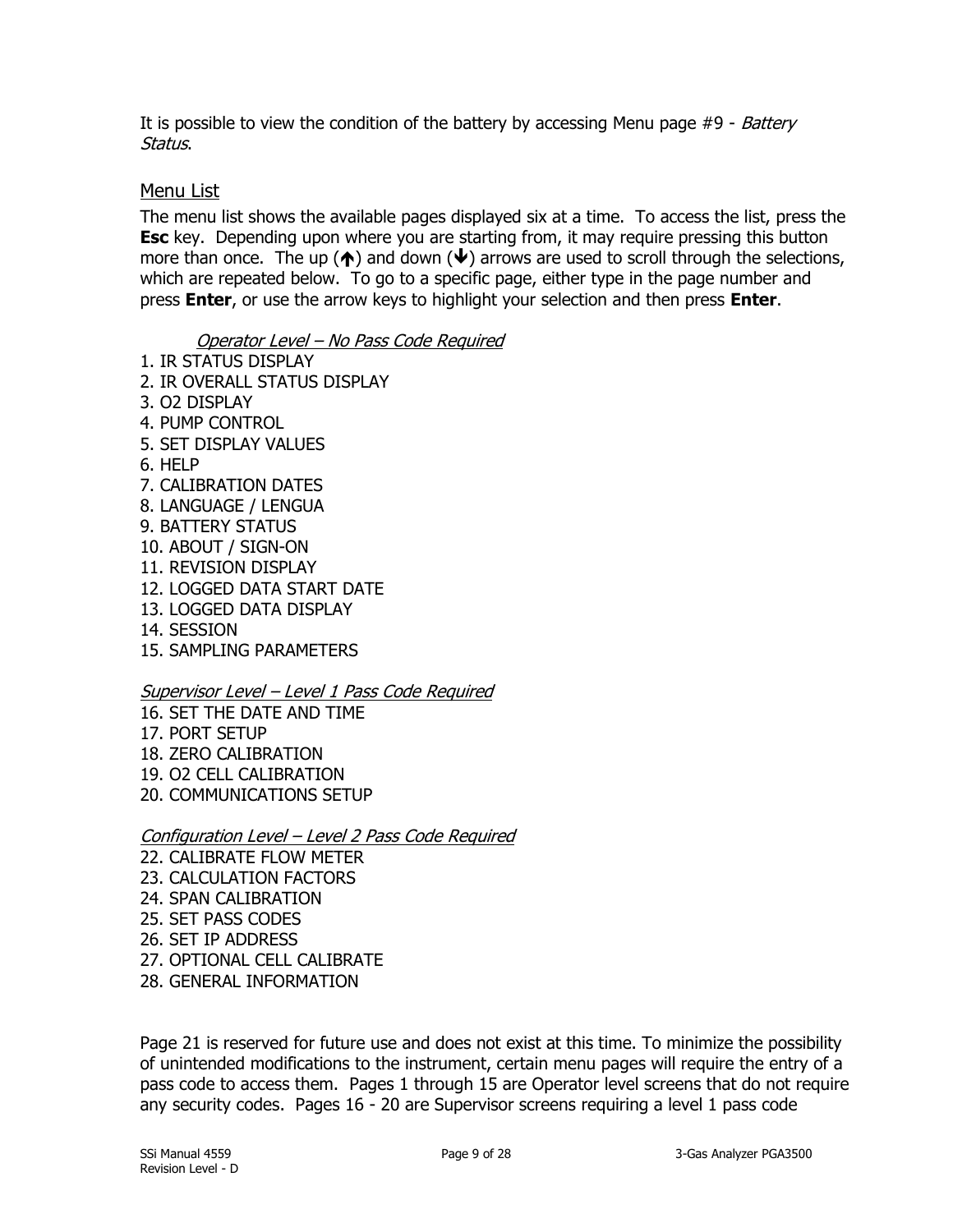(default = **1**). Pages 22 – 26 are Configuration screens requiring a Level 2 pass code (default  $= 2$ ).

At the bottom of the Menu Screen is a status bar. This tells the current date and time, and also displays the internal temperature (IT) of the instrument. This internal temperature should never exceed 50

#### <span id="page-9-0"></span>Note about Menu Numbers

Each menu screen has a unique number that will be displayed in the upper left-hand corner of the screen. This number is shown for reference. If you know the menu number of the screen that you would like to go to, this number can be typed in to access it directly from the IR Status Display or the Menu List.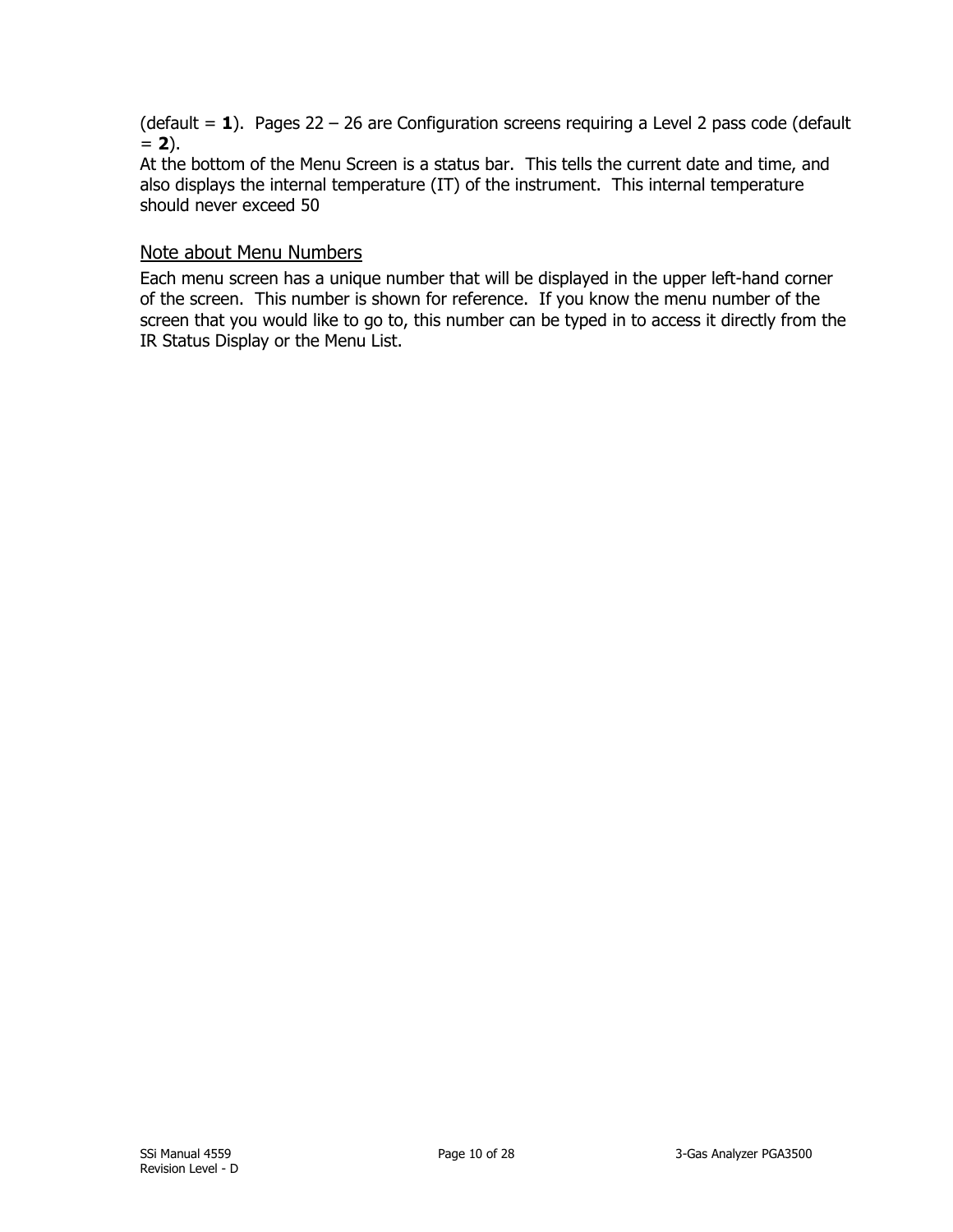## <span id="page-10-0"></span>**IR Status Display – Menu Page 1**

The IR status display shows the current readings of CO, CO2 and CH4. Also shown is the relative flow rate of the sample by a fuel gauge on the left-hand side of the screen. The sample pump may be turned on or off by pressing the circular arrow key at the lower right-hand side of the keypad.

|              | <u>  IR STATUS DISPLAY  </u><br>---- Measured Values |       |  |  |  |
|--------------|------------------------------------------------------|-------|--|--|--|
|              | СO<br>$\equiv$                                       | 20.15 |  |  |  |
|              | $CO2 =$                                              | 0.955 |  |  |  |
| ۲<br>۵<br>۱  | CH4 =                                                | 5.83  |  |  |  |
| $Pump = OFF$ |                                                      |       |  |  |  |

## <span id="page-10-1"></span>**IR Overall Status Display – Menu Page 2**

|                                                                                     |  | <u>OVERALL STATUS </u>                                                                    |  | DISPLAY |        |
|-------------------------------------------------------------------------------------|--|-------------------------------------------------------------------------------------------|--|---------|--------|
|                                                                                     |  | Measured '' Calculated'' Operator<br>CO =  19.85  IR %C=  0.44  FC TC= <mark>Dh0Gd</mark> |  |         |        |
|                                                                                     |  | CO2 = 0.786 PB %C= 0.45 PB MV= 1099                                                       |  |         |        |
|                                                                                     |  | CH4 = 5.75 MV = 1098 PB TC= 1705                                                          |  |         |        |
| Suggested $\begin{array}{c} \times \text{COF} = 196 \\ \text{PF} = 141 \end{array}$ |  |                                                                                           |  | $COF =$ | - 200* |
|                                                                                     |  |                                                                                           |  | $PF =$  | 137    |
| TemPerature units = de9rees F                                                       |  |                                                                                           |  |         |        |

The IR Overall Status Display provides the user with the calculated carbon percentage (%C) from two different sources (probe and infrared). It provides information to allow the atmosphere controller to be "tuned" to match the information from the 3-gas analyzer.

To obtain the most information from this screen, some data must be manually entered. This is done at the right hand side of the screen under the heading Operator. Using the keypad to enter numbers, and the arrow keys

to move the highlighted area up and down, the following data should be entered:

**FC TC=** This is the furnace thermocouple value, or the furnace temperature.

**PB MV=** This is the millivoltage from the carbon probe.

**PB TC=** This is the probe thermocouple value, or the probe temperature.

**COF=** This is the CO Factor value read from the SSi, Honeywell, Barber Colman, Yokogawa, or other atmosphere controller.

**PF=** This is the Process Factor value read from the Marathon Sensors atmosphere controller. **Temperature Units =** This determines the measurement units for temperature. Enter **0** for Fahrenheit or **1** for Celsius.

#### Measurement of Infrared % Carbon (IR %C)

To accurately measure the % carbon in a furnace atmosphere, the instrument will need to know the values of each of the three gases and the temperature of the gas being measured. At the left side of the screen, under the heading *Measured*, are the real-time values of CO, CO2, and CH4. The values of these three gases, plus the furnace temperature (FC TC) value, will result in the calculation of the IR % Carbon (IR %C). This is displayed in the center of the screen, under the heading *Calculated*. Please note that if the furnace temperature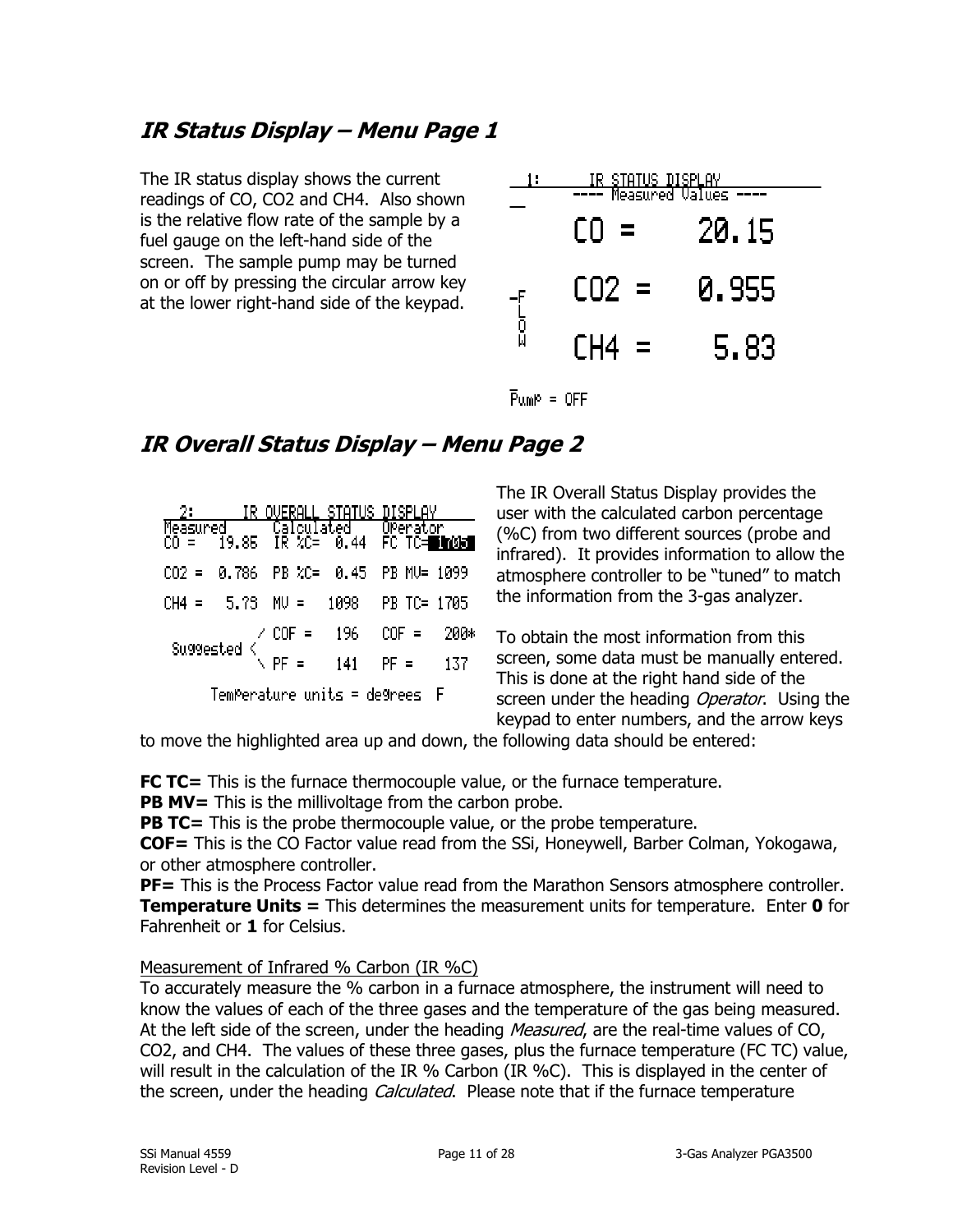information has not been entered correctly the resulting carbon calculation will NOT be accurate.

#### Measurement of Probe % Carbon (PB %C)

The measurement of the probe % carbon requires three pieces of information to be entered. These are the probe millivolts, probe temperature, and either the COF or the PF (depending on the type of atmosphere controller you are using). The probe millivolts and probe temperatures are entered on the right side of the page. Before entering either a COF or a PF, you will need to determine the manufacturer of the atmosphere control instrument you are using. If SSi, Honeywell, Barber Colman, Yokogawa, or anyone other than Marathon manufactures the instrument, then it will contain a CO Factor Adjustment variable. If you are using a Marathon Sensors instrument, then this variable is called a Process Factor Adjustment. Only one of these (COF or PF) will be used at any one time, and the other will not be relevant. If your instrument has a CO Factor Adjustment variable, then use the arrow keys to go to the appropriate location and type in the value that is stored in your atmosphere control instrument. After the value is entered, you will see an **\*** appear next to the number. This lets you know that the CO Factor is being used for the calculations, not the Process Factor. If your instrument has a Process Factor Adjustment variable, then this value should be entered in the **PF=** slot, which will result in the **\*** appearing by the number that you entered.

The calculation of probe % carbon is no different from the % carbon as displayed on the atmosphere controller. The algorithm used by both instruments in their calculations is identical. The reason the information is entered into the PGA is not to calculate the probe % carbon, but to enable the PGA to compute the suggested COF / PF. Without knowing the current instrument values, it cannot compute the suggested values.

#### What is a CO Factor or a Process Factor?

The carbon probe is measuring the amount of oxygen in the atmosphere. Knowing the amount of oxygen, the atmosphere controller can determine the percentage of carbon. The calculation that the instrument uses to translate oxygen concentration into % carbon is based on a theoretically pure atmosphere being present in the furnace. The composition of this theoretically pure atmosphere is 40% hydrogen (H2), 40% nitrogen (N2), and 20% carbon monoxide (CO). In many situations, the measured amount of CO is less than the theoretically exact 20%. This can be due to a variety of factors including seasonal changes in natural gas composition and incomplete gas cracking in an endothermic generator. The CO Factor and Process Factor adjustments are intended to make adjustments to the calculation to accommodate differences between theoretical and actual gas compositions.

#### Suggested COF / PF

Between the two methods of determining % carbon (probe and infrared), the infrared is considered to be more accurate. This is because the infrared analyzer evaluates the levels of three gases (CO, CO2, and CH4) to make its calculation, instead of just using % oxygen like the probe does. At the bottom of the middle display column, you will see suggested COF and PF values. These values are determined by making a comparison between where the probe is actually reading and where it should be reading. The suggested COF and PF values can be entered into your atmosphere controller to make it display the same % carbon reading as the PGA3500. By performing periodic evaluations with the PGA3500 and making the suggested modifications to the adjustment factor in the atmosphere controller, you can be assured that your continuous source of process data (the probe) is as accurate as possible. Of course,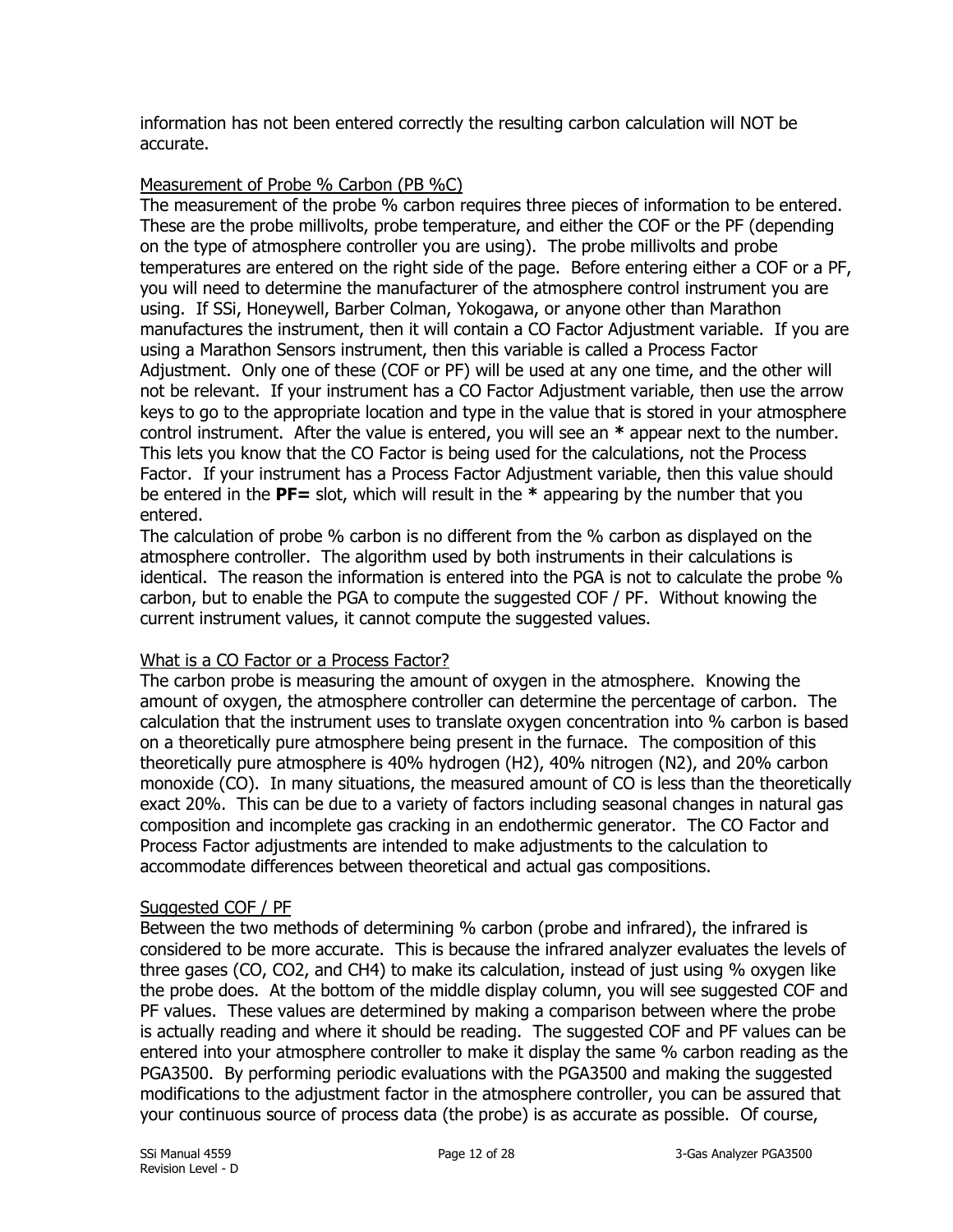large changes in CO Factor or Process Factor should be verified by shim stock analysis or other means to confirm the significance of the change.

## <span id="page-12-0"></span>**Combustion Display – Menu Page 3**

The combustion display shows the current reading in % excess oxygen. Also shown is the relative flow rate of the sample by a fuel gauge on the left-hand side of the screen. The sample pump may be turned on or off by pressing the circular arrow key. This screen is not intended to measure oxygen as accurately as a probe. It is intended only to serve as a method of checking to see if there is oxygen contamination in the sample. This sensor measures oxygen to a tenth of a percent, where a probe will provide accuracy in the parts per million.



## <span id="page-12-1"></span>**Pump Control - Menu Page 4**



The pump control page is used to set the pump mode. The sample pump mode can be changed from OFF to ON to AUTO by pressing the circular arrow key. Auto mode will turn the pump on when the flow is below approximately 1.5 SCFH and off when it is above approximately 1.5 SCFH. Also shown is the relative flow rate of the sample by a fuel gauge on the left-hand side of the screen. There is also a traditional flow meter located in the lid of the PGA. Although the flow indicator on the screen has been calibrated at the factory, the most accurate flow measurements should be taken with the flow meter

inside the lid.

## <span id="page-12-2"></span>**Set Display Values – Menu Page 5**

This page is used to adjust the display values. The backlight brightness and contrast are factory set to 51%, which should be appropriate for most viewing conditions. Their values can range from 0 to 100% if desired. Also shown on this page is the Backlight ON Time. This is a power saving feature that will enhance battery life by turning the backlight off if no buttons are pressed within a predetermined number of minutes. When it turns

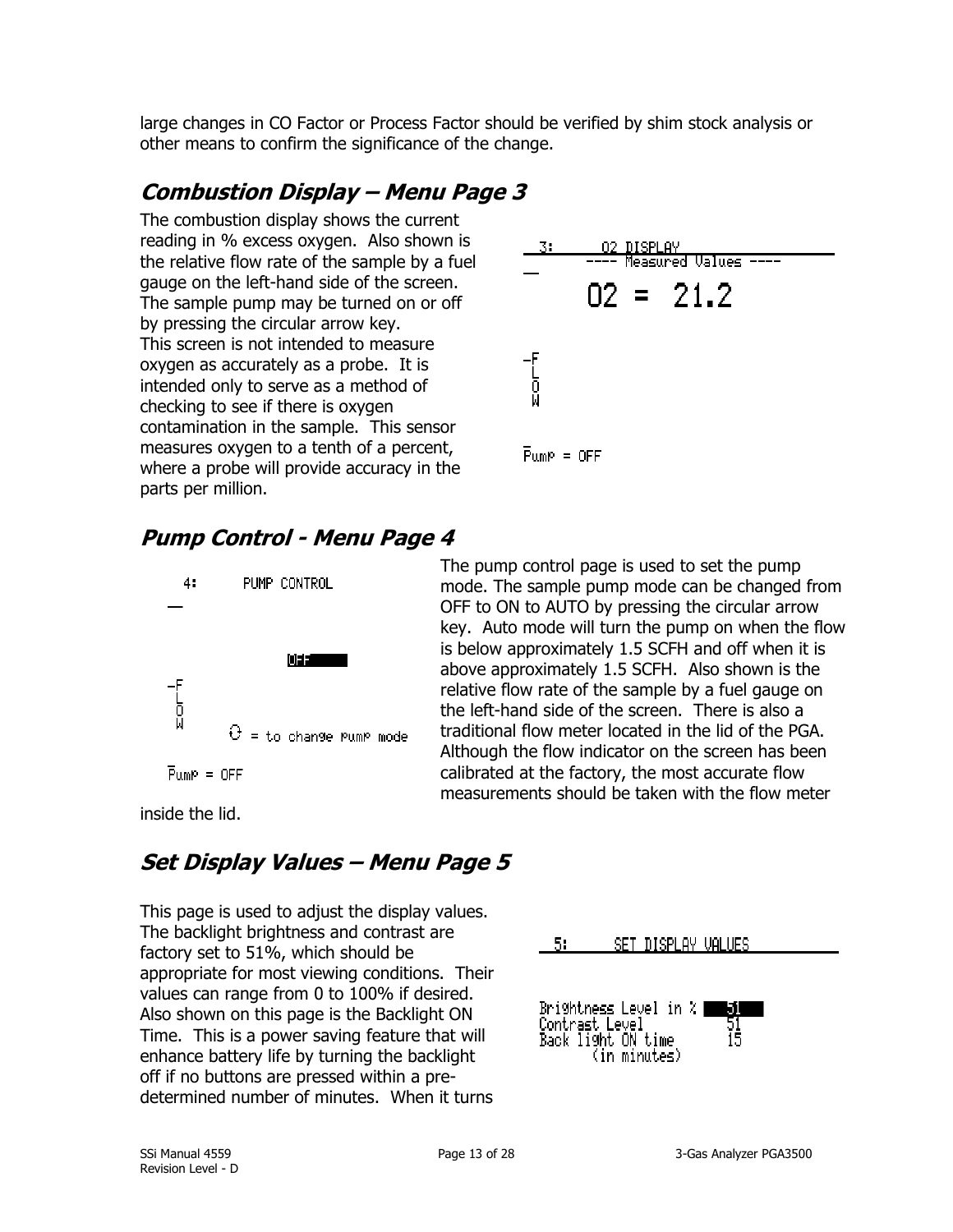off, the instrument still operates fully, but the display is more difficult to read. To restore the backlight, press any key. To disable this function, enter **0** and the backlight will be always on.

## <span id="page-13-0"></span>**Help Page - Menu Page 6**

This page can be used as a reference to briefly describe the functions of the various buttons on the keypad. This manual is a better resource, however if it is not available this screen will be able to offer information that will help in navigating through the screens on the PGA3500. Below is the text for the Help page:

Use the up and down arrows to see all. To view the list of menu pages, go to the menu screen by pressing the 'Esc' button. This button will toggle between the IR Status Display (Screen 1) and the Menu List. To access a specific menu, use the arrow keys to scroll up or down to the desired selection and press 'Enter'. Or, if you already know the number of the screen, simply type it and press 'Enter'. The circular arrow button on the bottom right side of the keypad will either show additional data for that screen or it will change the pump status. To enter data on a specific screen, highlight the desired location by using the up and down arrow keys. Then enter the number using the numeric keypad and pressing 'Enter'. Pressing the 'ESC' button once will clear any typed data that is on the screen. Pressing it again will return you to the menu list, and pressing it one more time will return you back to Screen #1, the main page. For additional information on the operation of this instrument, please consult the Product Manual, which can be downloaded at no cost from our website at www.supersystems.com if necessary.

## <span id="page-13-1"></span>**Calibration Dates and Run Times - Menu Page 7**

02-0ct-2004<br>7:45

| 71 | CALIBRATION DATES            |                       |
|----|------------------------------|-----------------------|
|    | Last Factory Cal<br>Run Time | 02-0ct-2004<br>7:44   |
|    | Last User SPan<br>Run Time   |                       |
|    | Last User Zero<br>Run Time   | 19-Feb-2005<br>1133.1 |

Run Time

Last 02 Cal<br>Run Time

This page shows the most recent calibration dates, as well as the amount of time that has elapsed since each calibration. Time is shown in hours and minutes. These dates do not need to be set after calibration since they will be set automatically whenever a calibration is performed. Note: For accurate calibration dates to be entered, the internal clock must be set correctly (see menu page 16 – Set The Date and Time).

## <span id="page-13-2"></span>**Language / Lengua – Menu Page 8**

This menu page will allow the user to select a different language for most of the displayed words. These language files are stored on the PGA drive and should not be modified by the user unless directed to by a Super Systems Inc employee. Warning: Modification of the language files can produce unwanted or undesirable results. Use the up or down arrow keys to select the

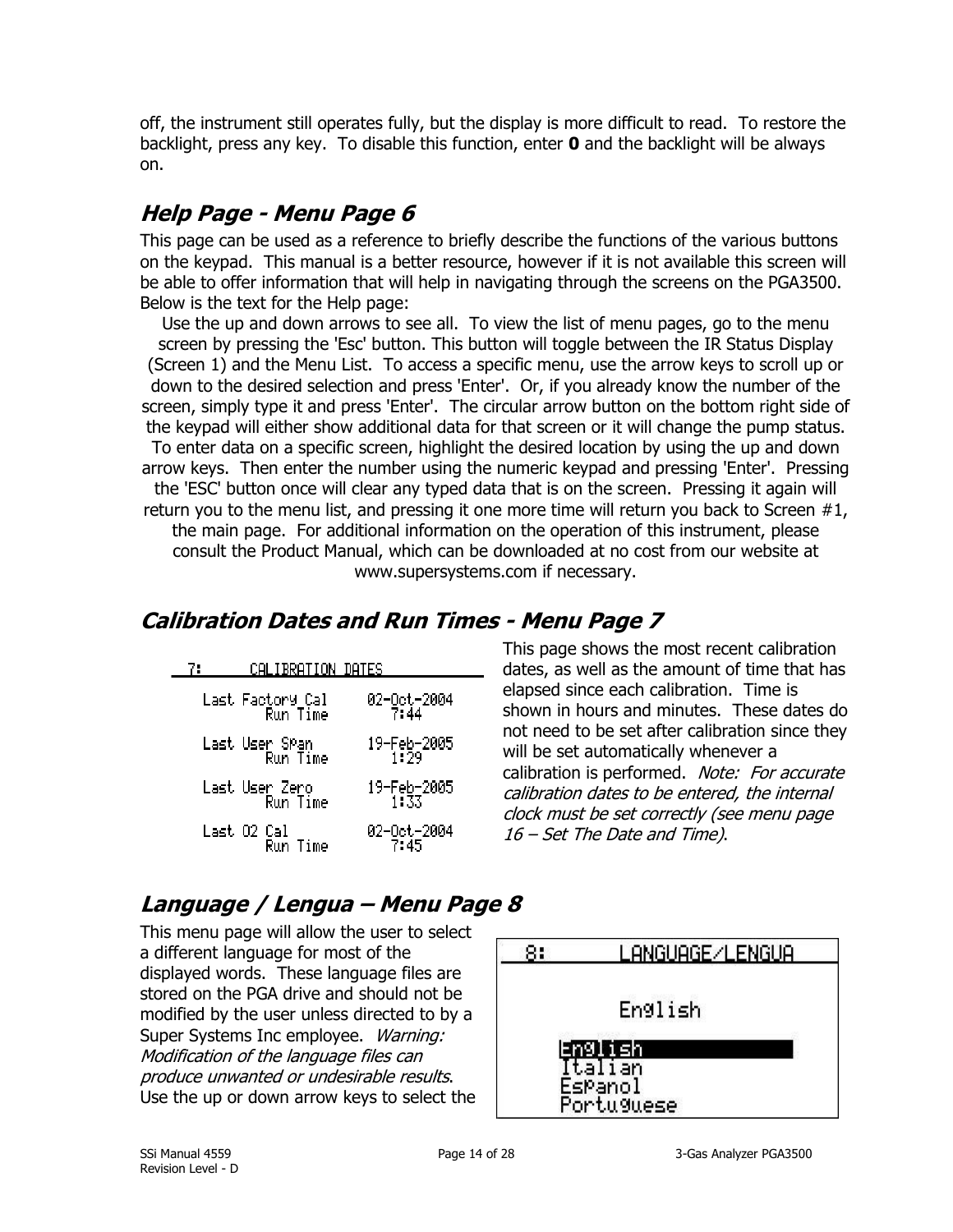desired language and then press the **Enter** key. The selected language will be displayed above the list of languages.

## <span id="page-14-0"></span>**Battery Status – Menu Page 9**

| - 91 | BATTERY STATUS               |       | instrument power supply.                                                               |
|------|------------------------------|-------|----------------------------------------------------------------------------------------|
|      |                              |       | The Battery Voltage shows the DC voltage<br>from the battery. It will read higher when |
|      | Battery Voltage =            | 12.99 | the instrument is plugged in, so a true                                                |
|      | Battery Condition = Charging |       | measurement should be taken when it is not                                             |
|      | $DC$ Supply =                | 14.99 | connected to AC power.                                                                 |
|      |                              |       | The Battery Condition will show the battery                                            |
|      | $Internal$ Supply =          | 14.49 | status as Very Low, Low, or OK depending<br>on the battery voltage. When the unit is   |

#### plugged in, it will show **Charging**.

The DC Supply is the amount of power that is being generated by the internal power supply. This will be **0** when it is not plugged in.

The Internal Supply is the amount of voltage that the instrument is seeing. It is the greater of the battery voltage and the DC supply.

If the instrument has been left unattended in the on position, the battery may be completely dead. It may be possible to recharge the battery but it will take a few days to accomplish this. By leaving the instrument plugged in and periodically checking the battery voltage to see if it is increasing, you will be able to determine if the battery is taking a charge. Keep in mind that it could take three or four days if the battery is completely dead.

It is recommended that the instrument not be plugged in after every use. The battery will last longer if it is fully or mostly discharged before it is charged, so it is good practice to only charge it after it has been used for three or four hours or more. If the battery gets low, a warning message will appear on the screen, followed by an estimate of the amount of time until it runs out of power. You will always have at least an hour of run time when you first see this message.

When it is plugged in to recharge, the instrument can still be used. The unit will recharge and operate at the same time.

## <span id="page-14-1"></span>**About/Sign-On – Menu Page 10**

This page is the sign-on screen that shows the SSi logo and phone number. Also shown is the unit serial number, the date of the last factory calibration, and the number of hours and minutes that the instrument has been in use since the last factory calibration.

ABOUT/SIGN-ON

 $10:$ 



This page displays information regarding the

Model 3500 SN PGA 12

SUPER SYSTEMS INC. 800-666-4330 Cincinnati, Ohio

Factory Cal 02-Oct-2004 Run Time 7:48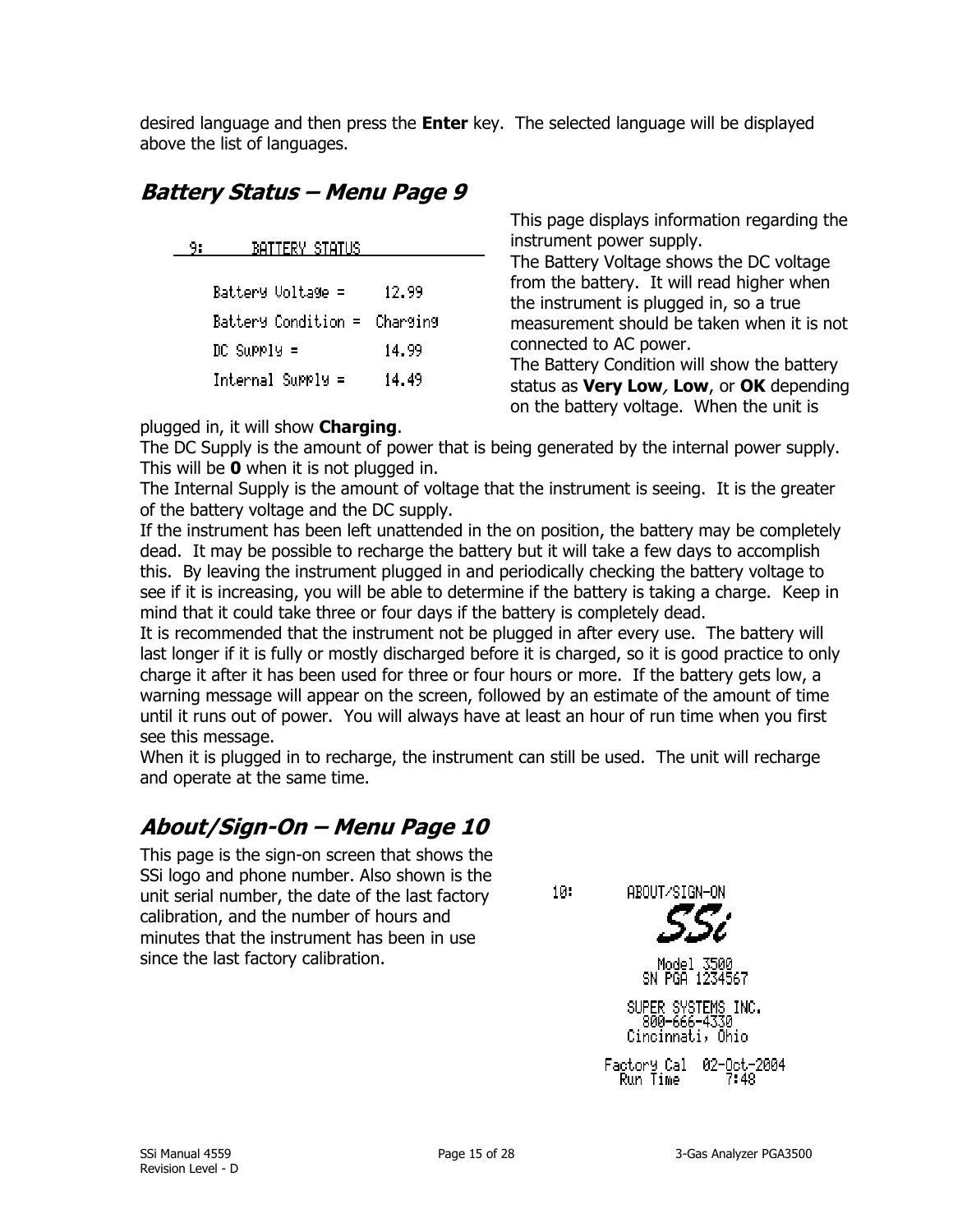## <span id="page-15-0"></span>**Revision Display – Menu Page 11**

| REVISION DISPLAY                                                   |  |
|--------------------------------------------------------------------|--|
| Main Processor<br>Processor<br>Processor<br>Processor<br>Processor |  |

This page shows the firmware revision levels  $-$  for the instrument. Although the user cannot modify this information, it may be helpful to report when contacting Super Systems for support.

## <span id="page-15-1"></span>**Logged Data Start Date – Menu Page 12**

Data is continuously logged in the PGA3500, so there is no need to turn it on or off. It is always on. This page can be used to view data from a specific date, with the default setting being the current hour of the current date.

| 121 |                                                                      | LOGGED DATA START DATE |       |  |
|-----|----------------------------------------------------------------------|------------------------|-------|--|
|     | 1. Year<br>2. Month<br>3. Day<br>5. Hour<br>To display Press 'ENTER' | мин<br>Mar<br>12PM     | here. |  |

15-Man-2005 Tue 12:49:14PM

## <span id="page-15-2"></span>**Logged Data File – Menu Page 13**

| 13.<br>17-Mar-2005                                                                                      | īāT                                                        | data<br>10AM                                  | DISPLAY                                                                         |                                                                                             | E۰                                                                                           |
|---------------------------------------------------------------------------------------------------------|------------------------------------------------------------|-----------------------------------------------|---------------------------------------------------------------------------------|---------------------------------------------------------------------------------------------|----------------------------------------------------------------------------------------------|
|                                                                                                         | 00<br>RZC                                                  | Ø,                                            | 02                                                                              | U۵<br>ZCO2                                                                                  | И4<br>44                                                                                     |
| N<br>12AM<br>Ø<br>H<br>I30M<br>U.<br>н<br>0:14AM<br>15AM<br>И<br>н<br>0:16AM<br>и<br>Н<br>0:18AM<br>ЙΗ. | 43<br>40<br>И<br>44<br>44<br>Й<br>44<br>И<br>44<br>Й<br>44 | 705<br>765<br>705<br>705<br>705<br>705<br>705 | 95<br>9<br>95<br>95<br>9<br>9<br>90<br>88<br>9<br>86<br>9<br>85<br>9<br>81<br>9 | 824<br>Ø<br>815<br>0.<br>806<br>0.<br>0.799<br>790<br>0.<br>0.782<br>775<br>Ø<br>0.767<br>Й | 8<br>5<br>78<br>5,<br>ŤĪ<br>§.<br>5.<br>76<br>5.<br>76<br>δ.<br>80<br>5.<br>74<br>5,78<br>5. |

17-Mar-2005 Thu 10:20:15AM

Each minute, there are 15 points of data collected. The time of each data point is shown along the left-hand side of the screen. The arrow buttons will scroll backwards and forwards in time, however it will not allow you to view data beyond the current time. Although 15 data points are stored, only 5 are visible at one time. The others can be accessed by pressing the circular arrow key at the bottom right of the keypad. When the screen is first accessed, the following five variables are shown:

(00) IR%C – Percent Carbon as computed by the PGA3500

- (01) IRTC Temperature used by the PGA3500 to compute the Percent Carbon
- (02) %CO Percent Carbon Monoxide
- (03) %CO2 Percent Carbon Dioxide
- (04) %CH4 Percent Methane / Natural Gas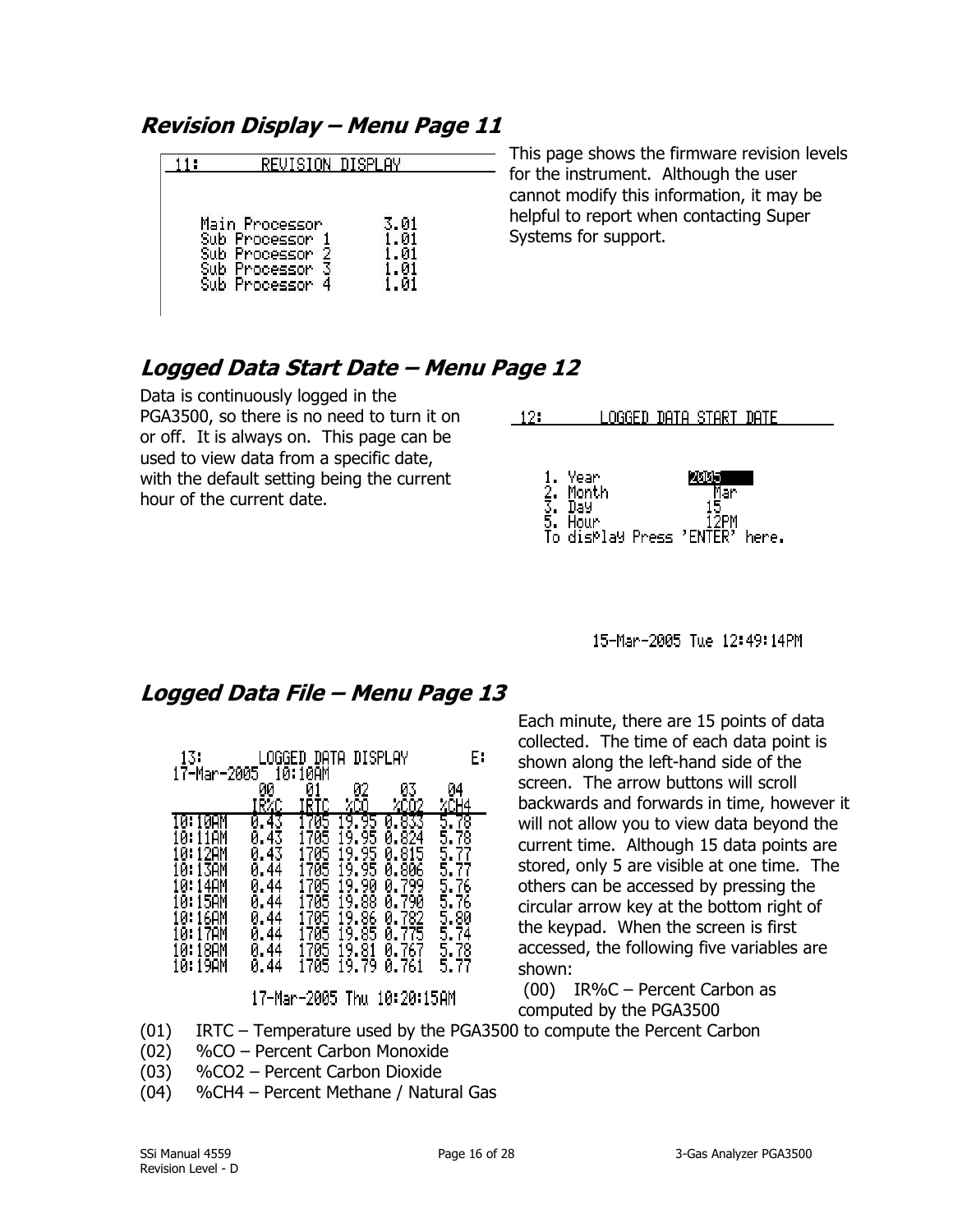Pressing the circular arrow button will display the following five variables: PB%C – Percent Carbon as computed by the probe PBTC – Probe Thermocouple (Temperature) PBMV – Probe Millivolts PBCF – Probe CO Factor PBPF – Probe Process Factor

By pressing the circular arrow button again, the following screen is shown:

| 13.<br>17-Mar-2005                                                          |        | 10:10AM        | DATA DISPLAY                     |                                              | E۰                        |
|-----------------------------------------------------------------------------|--------|----------------|----------------------------------|----------------------------------------------|---------------------------|
|                                                                             | 0      | OМ             | 2                                | 13                                           | 4                         |
| 1 AM<br>и.<br>29M<br>и<br>13AM<br>и.<br>4AM<br>и.<br>и.<br>16AM<br>и.<br>и. | ğ<br>8 | ø<br>000000000 | 50<br>50<br>50<br>50<br>50<br>50 | 65<br>65<br>65<br>65<br>65<br>55<br>65<br>65 | 98<br>50<br>98<br>98<br>8 |

17-Mar-2005 Thu 10:26:13 AM

## <span id="page-16-0"></span>**Session - Menu Page 14**

Session page will allow the user to start a session on the PGA. A session will allow the user to identify the operation of the PGA and break all of the logged data into manageable sections. Sessions can be viewed on a computer with the XGA Viewer software. For instance, when testing a generator, the user can start a session that will indicate that the generator is being tested, when it was tested, where it was tested, how long it was tested, and who did the

| 13.<br>17-Mar-2005 | OGGED<br>1й: | DATA<br>10AM | <b>DISPLAY</b> |     | E۰  |
|--------------------|--------------|--------------|----------------|-----|-----|
|                    | 05           | 06           | и7             | 08  | 09  |
|                    | PBZC         | PBTC         | BMU            | BCF | BPF |
| 10:10AM            | 0.46         | 1705         | 101            | 200 | 40  |
| 10:11AM            | 0.46         | 1705         | 101            | 200 | 40  |
| 10:12AM            | 0.46         | 1705         | 101            | 200 | 140 |
| 10:13AM            | 0.46         | 1705         | 101            | 200 | 140 |
| 10:14AM            | 0.46         | 1705         | 101            | 200 | 140 |
| 10:15AM            | 0.45         | 1705         | 099            | 200 | 137 |
| 10:16AM            | 0.45         | 1705         | 1099           | 200 | 137 |
| 10:17AM            | 0.45         | 1705         | 099            | 200 | 137 |
| 10:18AM            | 0.45         | 1705         | 1099           | 200 | 137 |
| 10:19AM            | 0.45         | 1705         | 1099           | 200 | 137 |

17-Mar-2005 Thu 10:23:05AM

The abbreviated headings for the columns represent: %O2 – Percent Oxygen FLOW – Flow Rate (0 to 100 represents 0.0 to 2.0 SCFH) ShmF – Infrared Shim Factor Adjustment Setting CH4F – Infrared CH4 Factor Adjustment Setting IRkP – Sample Pressure in KiloPascals

Pressing the circular arrow button again will return you to the first set of variables.

| OPerator:                                          | Initiate session | (1)B<br>ReadY<br>OPerator 2           |
|----------------------------------------------------|------------------|---------------------------------------|
| Test number:<br>E9uiPment name:<br>Equipment type: |                  | E9wiPment.<br>Name<br>Equipment Type. |
| .ocation:                                          |                  | Plant 1                               |

testing. The first line, "Initiate session (1):" will allow the user to start a session on the PGA. Note: Even though this is the first line on the screen, it will be the last line used, since all of the data entry lines are below. The next line, "Operator:" will allow the user to scroll through the list of operators in the PGA. The user can either enter a number corresponding to the location of the operator in the list, or the user can cycle through the operators by pressing the circular arrow key. For example, if the list of operators was: J. Doe, B. Smith, and C.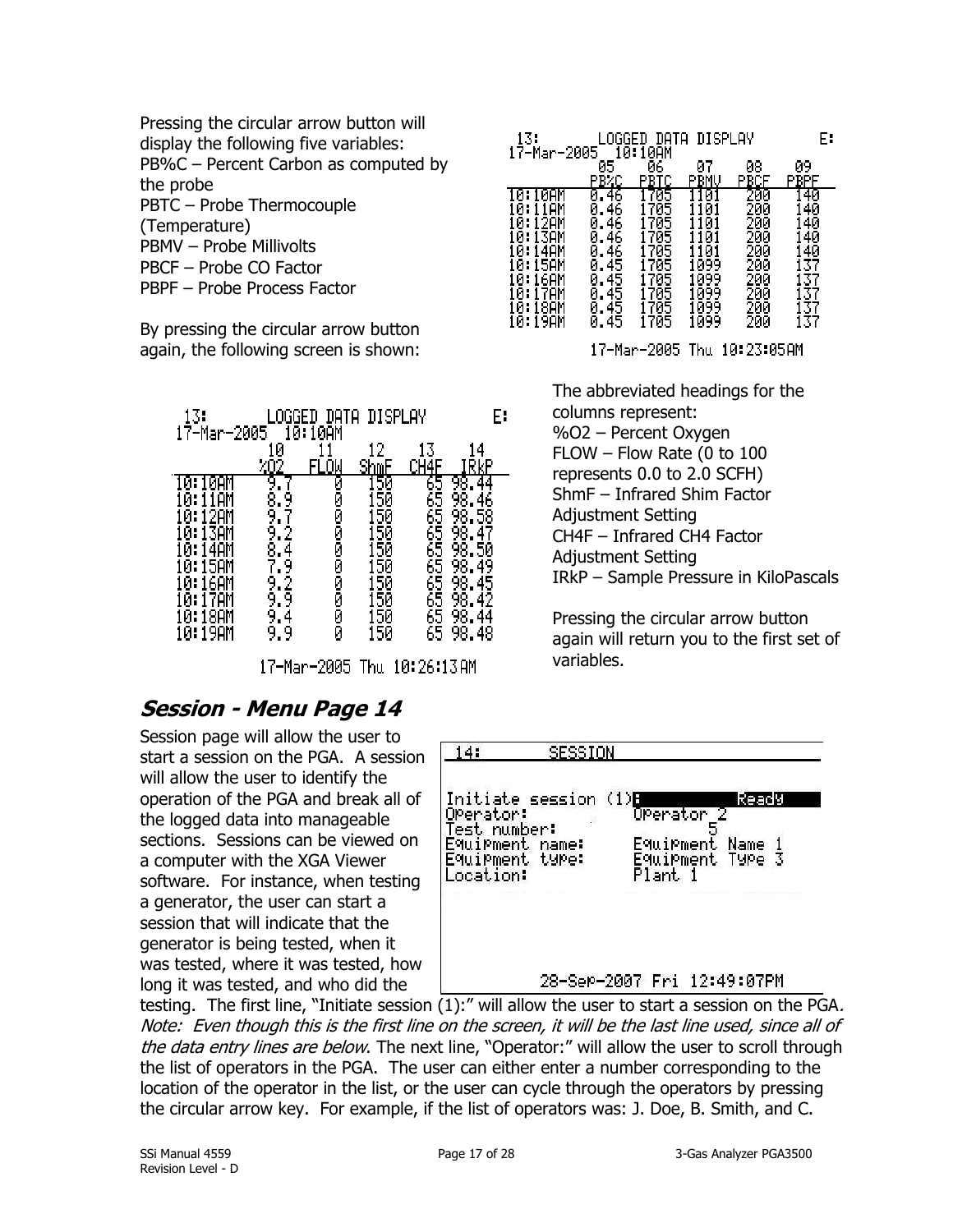Jones, then to select B. Smith, the user can enter a **2** while the "Operator" line is highlighted, or the user can press the circular arrow key until B. Smith is shown. The next line, "Test number:" will allow the user to enter a test number, which will be used for identification purposes. The test number can be between **1** and **999**. The next line, "Equipment name:" will allow the user to select the equipment name being used, i.e., Furnace 1, Furnace 2, Generator, etc. The process for selecting an equipment name is the same as selecting an operator. The next line, "Equipment type:" will allow the user to select the equipment type being used, i.e., Furnace, Generator, etc. The process for selecting an equipment type is the same as selecting an operator. The next line, "Location:" will allow the user to select the location where the PGA is being used, i.e., Main Plant, Zone 1, etc. The location can be as broad or as specific as desired. The locations can be cities, plants, or even sections of the same plant. The process for selecting a location is the same as selecting an operator. Once all of the information has been entered, the user can scroll back up to the top line, enter a **1**, and then press the **Enter** to begin the session. The list of operators, equipment names, equipment types, and locations can all be modified and added through the XGA Viewer software.

| 14:<br>SESSION   |                            |
|------------------|----------------------------|
|                  | Possible Tube Leak         |
| Session started: | 01-0ct-2007 04:58PM        |
| TESTING          | 01-Oct-2007 Mon 05:01:24PM |

Once a session has started, the second page of the session menu will be displayed. From this page, the user can add a note to the session, or end the session. Once again, the first line will be one of the last lines to be accessed since there can be some data entry involved with adding a note. To add a note, scroll down to the second line, "Desired note". The process for selecting a note is the same as selecting an operator from the first page. The notes are kept in a list that

can be managed by the XGA Viewer software. Once the note has been selected, scroll back up to the first line, press a **1**, and then press the **Enter** key to add the note. To end the session, scroll to the first line, press a **2**, and then press the **Enter** key. The "Session started:" line will let the user know when the session was started.

## <span id="page-17-0"></span>**Sampling Parameters - Menu Page 15**

This menu page will allow the user to set up the parameters that will affect when the pump will be turned on or off (only when pump is in automatic mode) and it will determine the parameters for the automatic adjustment of the COF/PF. The Minimum Temp is the lowest temperature that the instrument will sample from. When the temperature drops below this value, the COF/PF adjustment will stop and the sample pump will turn off only if the pump is set



to automatic mode. See the section *Pump Control – Menu Page 4* for information on how to change the mode of the pump. To use this feature, the instrument should be communicating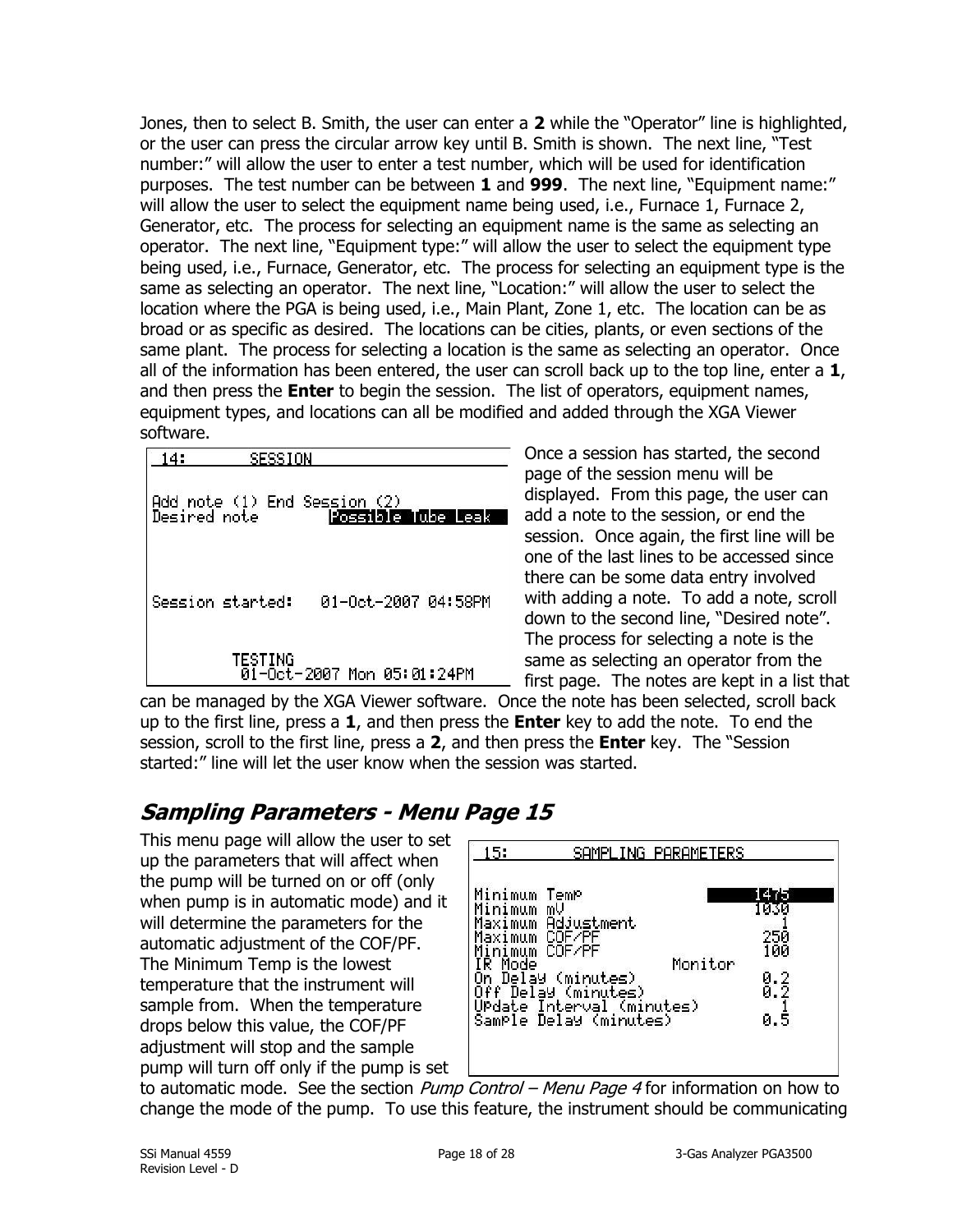with an instrument that can provide real-time temperature data. The purpose of this function is to prevent the instrument from pulling a bad sample, which could potentially damage the sensors. The minimum temperature should always be slightly higher than the lowest possible process temperature. The range of values for the Minimum Temp is **0** to **2000**. The Minimum mV is the millivolt set point that will stop the COF/PF adjustment. This will prevent adjustments from being made when the proper conditions are not met. The minimum millivolts set point should be slightly higher than the minimum millivoltage that is expected. The range of values for the Minimum mV is **0** to **2000**.

The Maximum Adjustment is the largest increment of change that will be applied to automatic COF/PF adjustments. This will dictate the size of the steps the instrument takes when it adjusts the COF or PF of the control instrument. A higher value will result in more speed in achieving the desired set point, but a lower value will result in a smoother approach. The Maximum Adjustment feature should be coordinated with the Update Interval time to achieve the desired responsiveness. The range of values for the Maximum Adjustment is **0** to **20**. The Maximum COF/PF establishes the upper allowable limit for the COF/PF. For example, if this is set to **300**, then the instrument will make changes to the COF/PF until it is at 300, but it will not go any higher. The value will range from **0** to **999**.

The Minimum COF/PF establishes the lower allowable limit for the COF/PF. For example, if this is set to **100**, then the instrument will make changes to the COF/PF until it is at 100, but it will not go any lower. The value will range from **0** to **999**.

The IR Mode is a selection to determine if the instrument is running in Automatic or Manual mode. When in **Monitor** mode, no changes will be made to the COF/PF of the control instrument. There are two Automatic modes to select from. **COF/PF Adj. %C** will make adjustments to the COF/PF in the atmosphere controller based on the calculated percent carbon. This is the preferred method of adjustment. The other Automatic mode, **COF/PF adj. CO**, will make adjustments based only on the measured level of CO and not on the carbon calculation. The three options are:

#### **Monitor COF/PF Adj. %C COF/PF adj. CO**

To cycle between each selection, press the circular arrow key or enter the number that corresponds to the option's position in the list and press **Enter**, where Monitor is at position **0** and COF/PF adj. CO is at position **2**.

The On Delay determines the amount of time it takes for the pump to turn on after both of the operating parameters (temperature and millivolts) have been met. The value will range from **0** to **60** minutes.

The Off Delay determines the amount of time it takes for the pump to turn off after either of the operating parameters (temperature and millivolts) falls outside of the pre-defined boundaries. The value will range from **0** to **60** minutes.

The Update Interval determines the amount of time between automatic updates of the COF/PF on the control instrument. This is adjustable in one-minute increments. It is recommended that the Update Interval be set to one (1) minute, and the Maximum Adjustment set to one (1) point. This will allow the COF/PF to be adjusted frequently, but only a small amount at a time, which will result in smooth operation. The value will range from **0** to **20**.

The Sample Delay determines the amount of time the PGA will wait to continue to adjustment of the COF or the PF once the pump has turned on. The range of values is **0** to **30**. Example - The following will show how to set up the sampling parameters of: Minimum Temp – 1500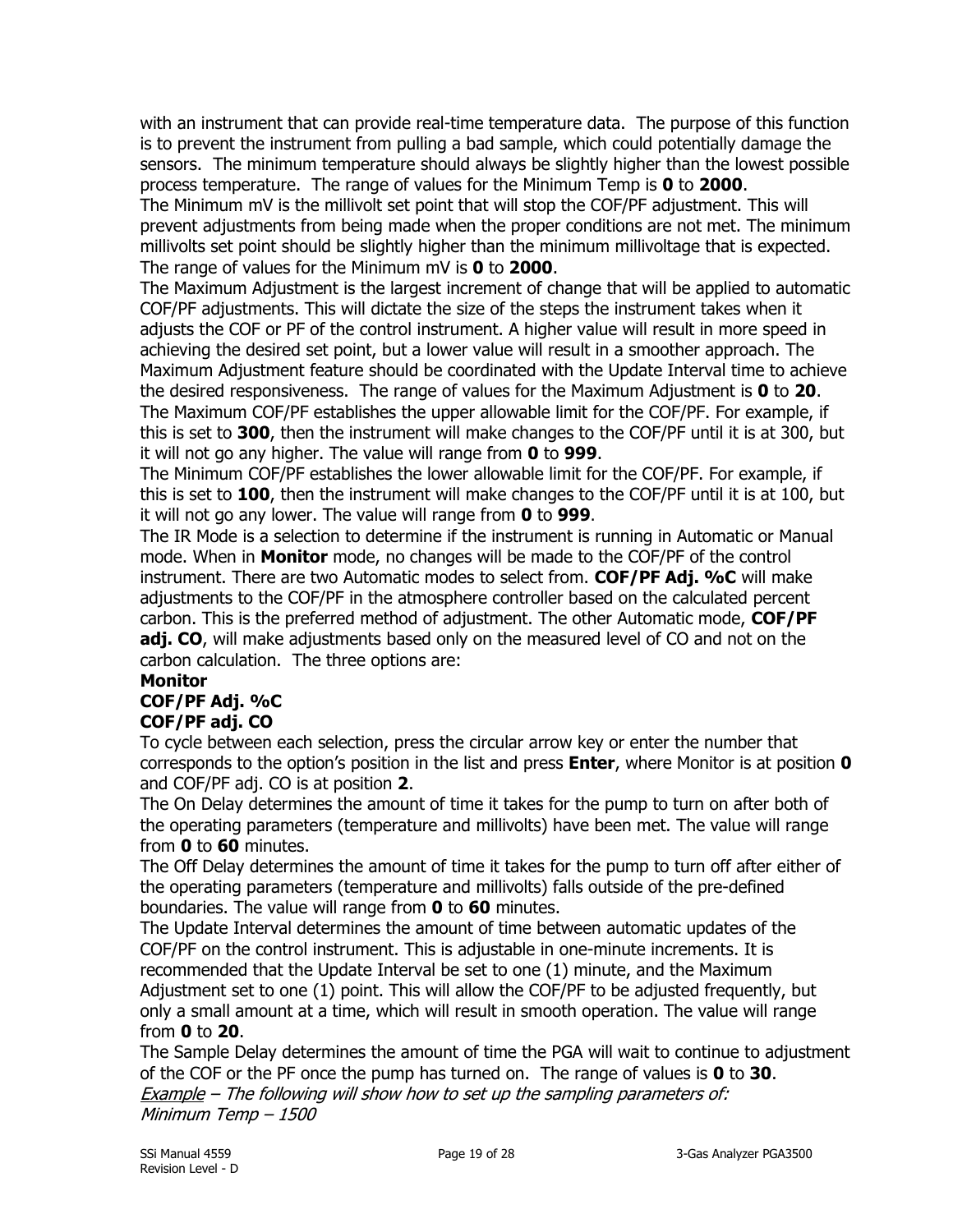Minimum mV – 1200 Maximum Adjustment – 1 Maximum COF/PF – 250 Minimum COF/PF – 75 IR mode – COF/PF Adj. %C On Delay – 10.5 minutes Off Delay – 5 minutes Update Interval – 1 minute Sample Delay – 30 seconds

When the menu screen first displays, the Minimum Temp field is already highlighted. Enter a **1500** and press **Enter**. Press the down arrow key once to highlight the Minimum mV field. Enter a **1200** and press **Enter**. Press the down arrow key once to highlight the Maximum Adjustment field. Enter a **1** and press **Enter**. Press the down arrow key once to highlight the Maximum COF/PF field. Enter a **250** and press **Enter**. Press the down arrow key once to highlight the Minimum COF/PF field. Enter a **75** and press **Enter**. Press the down arrow key once to highlight the IR Mode field. Enter a **1** and press **Enter** (Note – the screen will display **COF/PF Adj. %C**). Press the down arrow key once to highlight the On Delay field. Enter a **10.5** and press **Enter**. Press the down arrow key once to highlight the Off Delay field. Enter <sup>a</sup>**5** and press **Enter**. Press the down arrow key once to highlight the Update Interval field. Enter a **1** and press **Enter**. Press the down arrow key once to highlight the Sample Delay field. Enter a **0.5** and press **Enter**.

## <span id="page-19-0"></span>**Set The Date and Time - Menu Page 16**

| 16. |                                                                                                                                | SET THE DATE AND TIME                   |  |
|-----|--------------------------------------------------------------------------------------------------------------------------------|-----------------------------------------|--|
|     | Year<br>1. Year<br>3. Montl<br>3. Day<br>4. Week<br>5. Hour<br>6. Minut<br>7. Secon<br>Month<br>Week Day<br>Minutes<br>Seconds | 12005<br>Mar<br>Thu<br>10AM<br>16<br>43 |  |
|     | Set values as re9wired.                                                                                                        | Setting seconds sets the clock.         |  |

## <span id="page-19-1"></span>**Port Setup - Menu Page 17**

Port Setup is used to set the parameters for the communications ports. The factory default settings are shown, and they should not need to be changed by the operator.

This page is used to set the internal clock and calendar. Select a number that you would like to change by using the up and down arrow buttons. Then type in the number and press **Enter**. No changes will take place until the seconds are set, which starts the clock under the new settings. Numbers 1 through 12 changes the month. The days of the week are entered using **0** for Sunday through **6** for Saturday. Hours are entered in 24-hour format, i.e. **8** for 8AM and **14** for 2PM.

| 17:                                                                          |                                                                                                                                                                              | PORT SETUP |                                                                          |                                  |  |
|------------------------------------------------------------------------------|------------------------------------------------------------------------------------------------------------------------------------------------------------------------------|------------|--------------------------------------------------------------------------|----------------------------------|--|
| HOSt<br>RS232<br>RS232<br>RS232<br>RS232<br>RS485<br>RS485<br>RS485<br>RS485 | Address<br>-Port<br>Baud<br>Ĥ<br>Port<br>Mode<br>A<br>Port<br>Baud<br>Е<br>Port<br>Е<br>Mode<br>Port<br>С<br>Baud<br>Port<br>с<br>Mode<br>Port<br>D<br>Baud<br>Port.<br>Mode |            | 19200<br>Modbus<br>19200<br>Modbus<br>9600<br>U23 sim<br>19200<br>Modbus | fixed<br>fixed<br>fixed<br>fixed |  |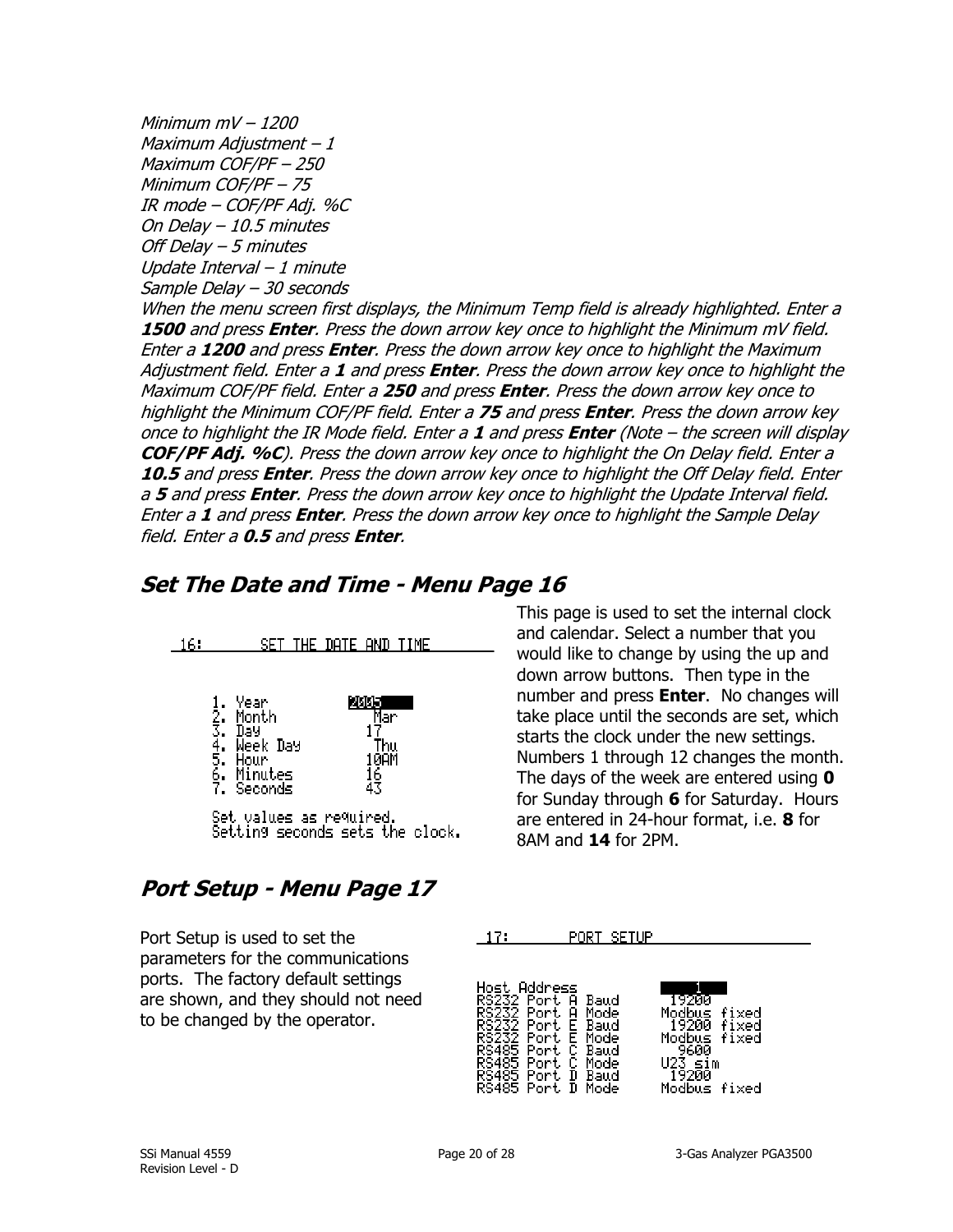<span id="page-20-0"></span>**Zero Calibration – Menu Page 18**



For best results use Pure nitrogen!

This page is used to zero the IR cells. It is very important to be sure that the sample gas is a good zero especially for CO2. Ambient air has nominal percentage of CO2, which should not be present when performing a zero calibration. It is recommended that 99.9% pure nitrogen be used for zeroing the PGA3500. If there is no nitrogen present, the CO2 Scrubber (P/N 13112) can be used to remove the

CO2 from ambient air. The sample gas flow rate should be between 1 and 1.5 SCFH. When viewing this screen, the current measured values are shown at the left under the heading Actual, while the desired values will be in the center column, Zero Gas. The final column is *Status*, and this shows the percentage difference between the actual and desired values, followed by a comment. This comment can either be **OK**, **?OK**, or **BAD**, depending on how far apart the values are. If the difference is between 0 and 10% of the span value, then it will be **OK** and the calibration will proceed without interruption. If the difference is between 10% and 20%, it will be **?OK**, and a warning message will be displayed. Pressing **Enter** will allow the calibration to continue. If the value is more than 20% out, it will be **BAD** and the calibration will not be allowed to proceed. If this occurs, check to make sure that you are using the correct gas and that there is adequate flow. If it is still not operating properly contact SSi for additional support.

It is possible to calibrate one, two, or all three sensors. The default setting is to calibrate all three, however if you do not want to calibrate one of the sensors you can use the up and down arrows to access the sensor that you do not want to calibrate, and press **Enter** over the existing Yes. This will change it to No, and that sensor will not be calibrated. To proceed with the calibration of one or more sensors, use the arrow key to move to the **Start** button and press **Enter**. Timers will count down approximately two minutes and at the conclusion the sensors will be calibrated.

## **WARNING: Do not pressurize PGA3500 with compressed gas. Always start the flow of Nitrogen and regulate prior to connecting to PGA3500 inlet.**

## <span id="page-20-1"></span>**O2 Cell Calibration – Menu Page 19**

O2 Cell Calibration is used to calibrate the oxygen sensor. The oxygen sensor is calibrated using air  $(20.9\% \text{ O}_2)$  as the reference. If the oxygen cell output is outside of a 30% band then the message REPLACE  $O<sub>2</sub>$  CELL! will appear near the bottom of the screen. When calibrating the  $O<sub>2</sub>$  sensor, no special gas is required, only fresh ambient air. It is better to perform this calibration in an office or

CELL <u>CALIBRATION</u> <u> Last 02 Cal 02–08t–2004 Run Time</u>  $8:05$ Press 'ENTER' key to start 02 span. 20.2% 0k 02 reading Calibrate at 1 SCFH.<br>Connect a 20.9% oxygen sample.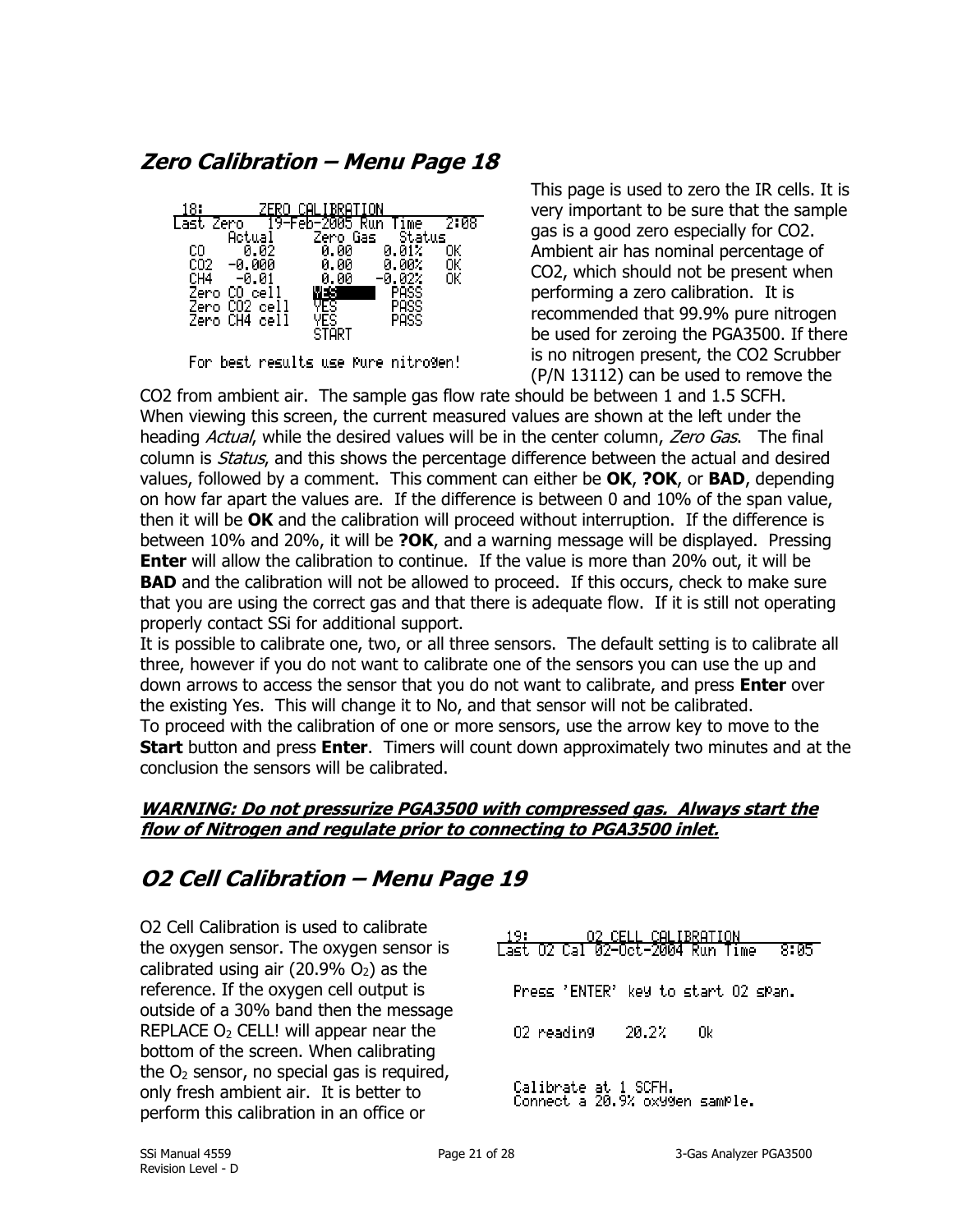outside to be sure that the process gas does not influence the ambient air. After the pump has been on for long enough for the readings to stabilize (approximately one minute), press the **Enter** key to begin the calibration process. A calibration complete message will appear when the calibration is finished.

## <span id="page-21-0"></span>**Communications Setup – Menu Page 20**



The menu page will allow the user to set up the communications settings for the PGA.

The Port Usage determines how the PGA will communicate. The options are either **RS485 Host Port** or **Modbus**. These can be changed either by pressing the circular arrow key to cycle through the options, or by entering a number which corresponds to the option's position in the list, where **RS485 Host Port** is at position **0**, and

**Modbus** is at position **1**.

The Port Baud Rate determines how fast the PGA will communicate. The options with the position number are:

| Position       | Rate  | Position | Rate   |
|----------------|-------|----------|--------|
| 0              | 1200  | 9        | 76800  |
|                | 2400  | 10       | 115200 |
| 2              | 4800  | 11       | 230400 |
| 3              | 9600  | 12       | 460800 |
| 4              | 14400 | 13       | 921600 |
| 5              | 19200 |          |        |
| 6              | 28800 |          |        |
| $\overline{7}$ | 38400 |          |        |
| 8              | 57600 |          |        |
|                |       |          |        |

To change the baud rate, press the circular arrow key until the desired option is reached, or enter in the position number from the list above and press **Enter** to select the desired option. The ATM Inst Type is the make and model of the instrument that will be supplying the PGA with information on: probe temperature, probe millivolts, and COF/PF. The options with the position number are:

| Position       | vpe:                 | <b>Description</b>                                |
|----------------|----------------------|---------------------------------------------------|
| 0              | SSI AC <sub>20</sub> | Super Systems AC20                                |
| $\mathbf{1}$   | <b>Yoko 750</b>      | Yokogawa 750                                      |
| $\overline{2}$ | <b>UDC 3300</b>      | Honeywell UDC 3300                                |
| 3              | DP 1 Mod             | Marathon Sensors DualPro - Modbus Protocol Loop 1 |
| 4              | DP 2 Mod             | Marathon Sensors DualPro - Modbus Protocol Loop 2 |
| 5              | 9200 lp              | Super Systems Model 9200 Loop 1                   |

To change the instrument type, press the circular arrow key to cycle through the options, or press the option's position number and press **Enter**.

The ATM Inst Addr is the address of the ATM Inst. To change the address, enter the new value and press **Enter**. The values can range from 0 to 250.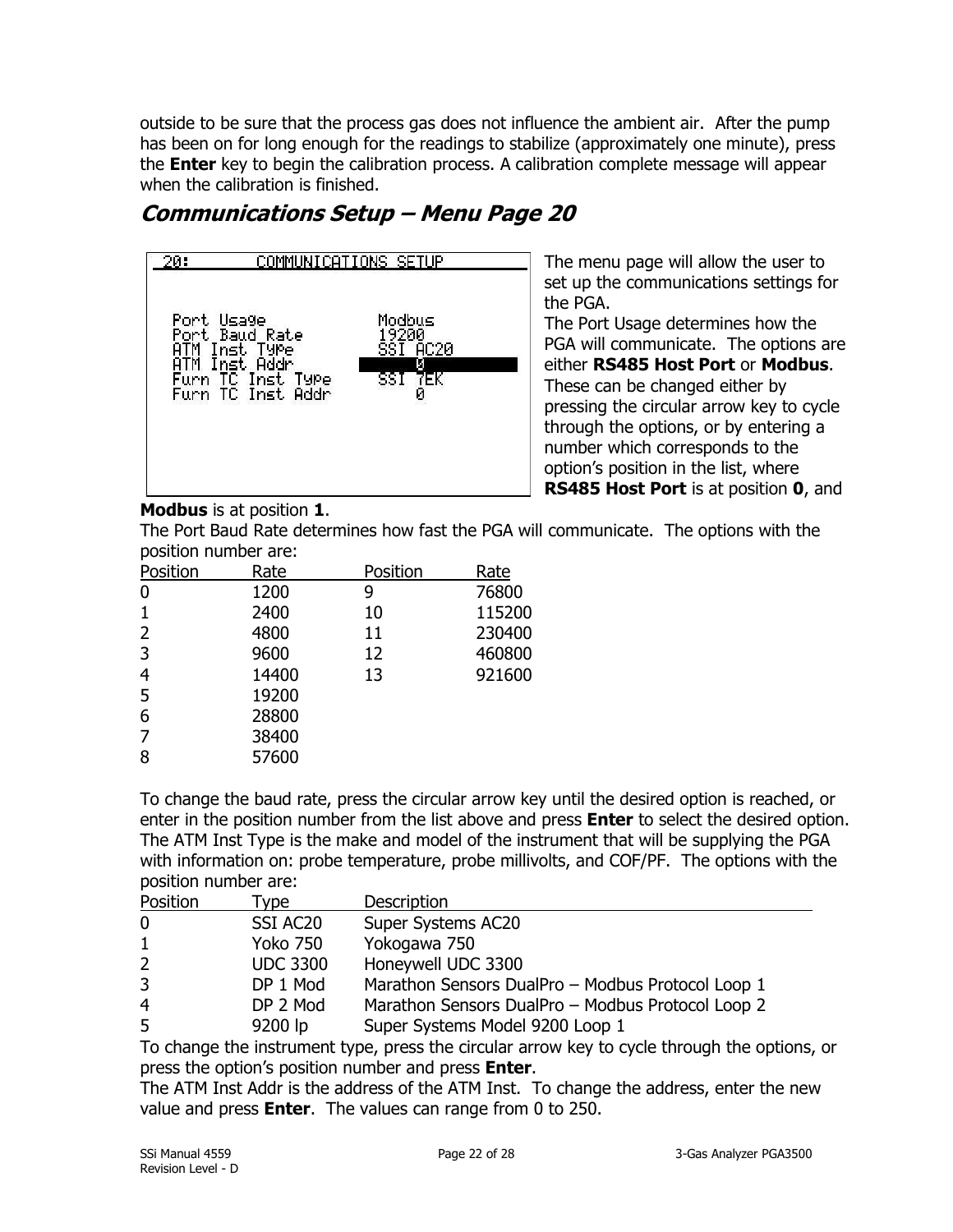The Furn TC Inst Type is the make and model of the instrument that will be supplying the PGA with information on furnace temperature. If there is no instrument associated with this input, the PGA will use the value from the probe temperature (ATM Inst Type) as the furnace temperature. The options with the position number are:

| Position | Type            | Description                                       |
|----------|-----------------|---------------------------------------------------|
| $\bf{0}$ | SSI 7EK         | Super Systems 7EK                                 |
| -1       | <b>Yoko 750</b> | Yokogawa 750                                      |
| 2        | <b>UDC 3300</b> | Honeywell UDC 3300                                |
| 3        | DP 1 Mod        | Marathon Sensors DualPro - Modbus Protocol Loop 1 |
| 4        | DP 2 Mod        | Marathon Sensors DualPro - Modbus Protocol Loop 2 |
| 5        | 9200 lp1        | Super Systems Model 9200 Loop 1                   |
| 6        | 9200 lp2        | Super Systems Model 9200 Loop 2                   |
| 7        | 9200 lp3        | Super Systems Model 9200 Loop 3                   |
| 8        | 9100 lp2        | Super Systems Model 9100 Loop 2                   |
| 9        | SSI DO0         | Super Systems DAC Output Board Channel 0          |
| 10       | SSI DO1         | Super Systems DAC Output Board Channel 1          |
| 11       | SSI DO2         | Super Systems DAC Output Board Channel 2          |
| 12       | SSI_DO3         | Super Systems DAC Output Board Channel 3          |
|          |                 |                                                   |

To change the instrument type, press the circular arrow key to cycle through the options, or press the option's position number and press **Enter**.

The Furn TC Inst Addr is the address of the Furn TC Inst. To change the address, enter the new value and press **Enter**. The values can range from 0 to 250.

## <span id="page-22-0"></span>**Calibrate Flow Meter – Menu Page 22**

This page is used to calibrate the internal digital flow meter. This will already be performed at the factory, however adjustments are simple if necessary. First, with the pump off, press the up arrow key to set the Zero Factor. Next, turn the pump on by pressing the circular arrow button at the bottom right of the keypad. The actual flow amount can be viewed on the flow meter inside the lid of the case. Adjust the valve on the flow meter to set the flow at 1.5 SCFH. Then type in **75** followed by **Enter**.



This will set the flow meter to equate 1.5 SCFH to 75% of the maximum of the digital flow meter.

## <span id="page-22-1"></span>**Calculation Factors - Menu Page 23**





Calculation Factors allows for the entry of data that the operator should not normally access. The first two items are the IR shim factor and the CH4 Factor, both of which are used in the calculation of % carbon. The third item is a Pressure Factor, which should contain a value of 0, which is "Off". These values should only be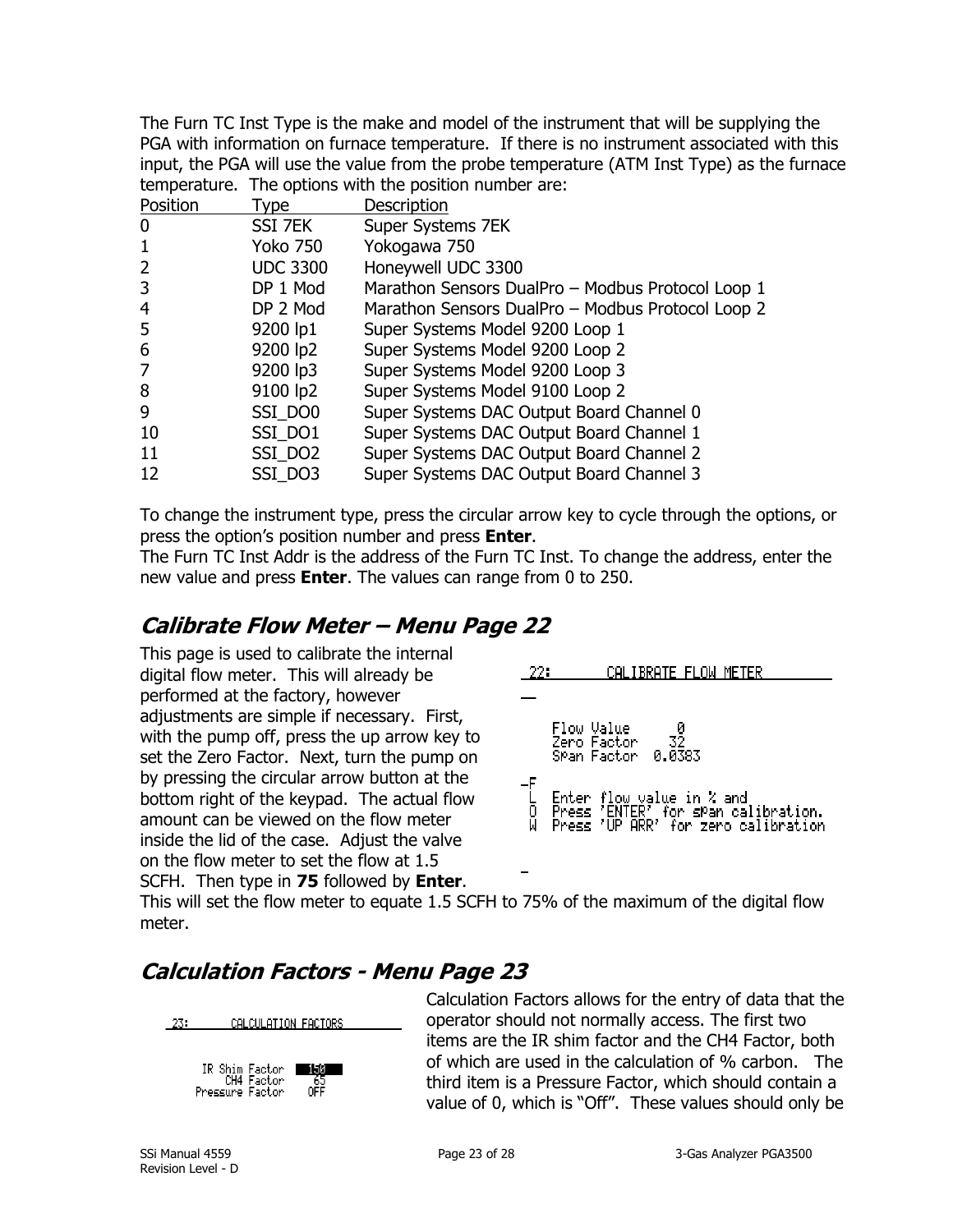changed after determining that additional adjustments are required based on the specific conditions and equipment at your facility. Please contact Super Systems for help with adjusting these pre-set values.

## <span id="page-23-0"></span>**Span Calibration – Menu Page 24**

This page is used to span calibrate the IR cells. It is very important to be sure that a Certified Primary Standard sample gas within the noted specifications is used. The nominal composition of this gas should be: 20% CO (Carbon Monoxide) 0.5% CO2 (Carbon Dioxide) 5% CH4 (Methane or Natural Gas) 40% H2 (Hydrogen) Balance N2 (Nitrogen)



Verify span gas values to Cal Cylinder.

When viewing this screen, the current measured values are shown at the left under the heading *Actual*, while the desired values will be in the center column, *Span Gas*. The final column is *Status*, and this shows the percentage difference between the actual and desired values, followed by a comment. This comment can either be **OK**, **?OK**, or **BAD**, depending on how far apart the values are. If the difference is between 0 and 10% of the span value, then it will be **OK** and the calibration will proceed without interruption. If the difference is between 10% and 20%, it will be **?OK**, and a warning message will be displayed. Pressing **Enter** will allow the calibration to continue. If the value is more than 20% out, it will be **BAD** and the calibration will not be allowed to proceed. If this occurs, check to make sure that you are using the correct gas and that there is adequate flow. If it is still not operating properly contact SSi for additional support.

To proceed with the calibration of one or more sensors, use the up and down arrows and the numeric keypad to enter the specific values of each gas. These will be listed on the calibration cylinder. It is possible to calibrate one, two, or all three sensors. The default setting is to calibrate all three, however if you do not want to calibrate one of the sensors you can use the up and down arrows to access the sensor that you do not want to calibrate, and press **Enter** over the existing Yes. This will change it to No, and that sensor will not be calibrated.

When this data has been entered, use the arrow key to move to the **Start** button and press **Enter**. Timers will count down approximately two minutes and at the conclusion the sensors will be calibrated.

## **WARNING: Do not pressurize PGA3500 with compressed gas. Always start the flow of Nitrogen and regulate prior to connecting to PGA3500 inlet.**

## <span id="page-23-1"></span>**Set Pass Codes - Menu Page 25**

This page is used to change the pass code for menu screens 16 and higher. For screens 1 through 15, no pass code is required to access the screen. Menu screens 16 through 21 are considered Supervisor Level, and they require the Level 1 pass code. Menu screens 22 through 29 are considered Configuration Level, and they require the Level 2 pass code. The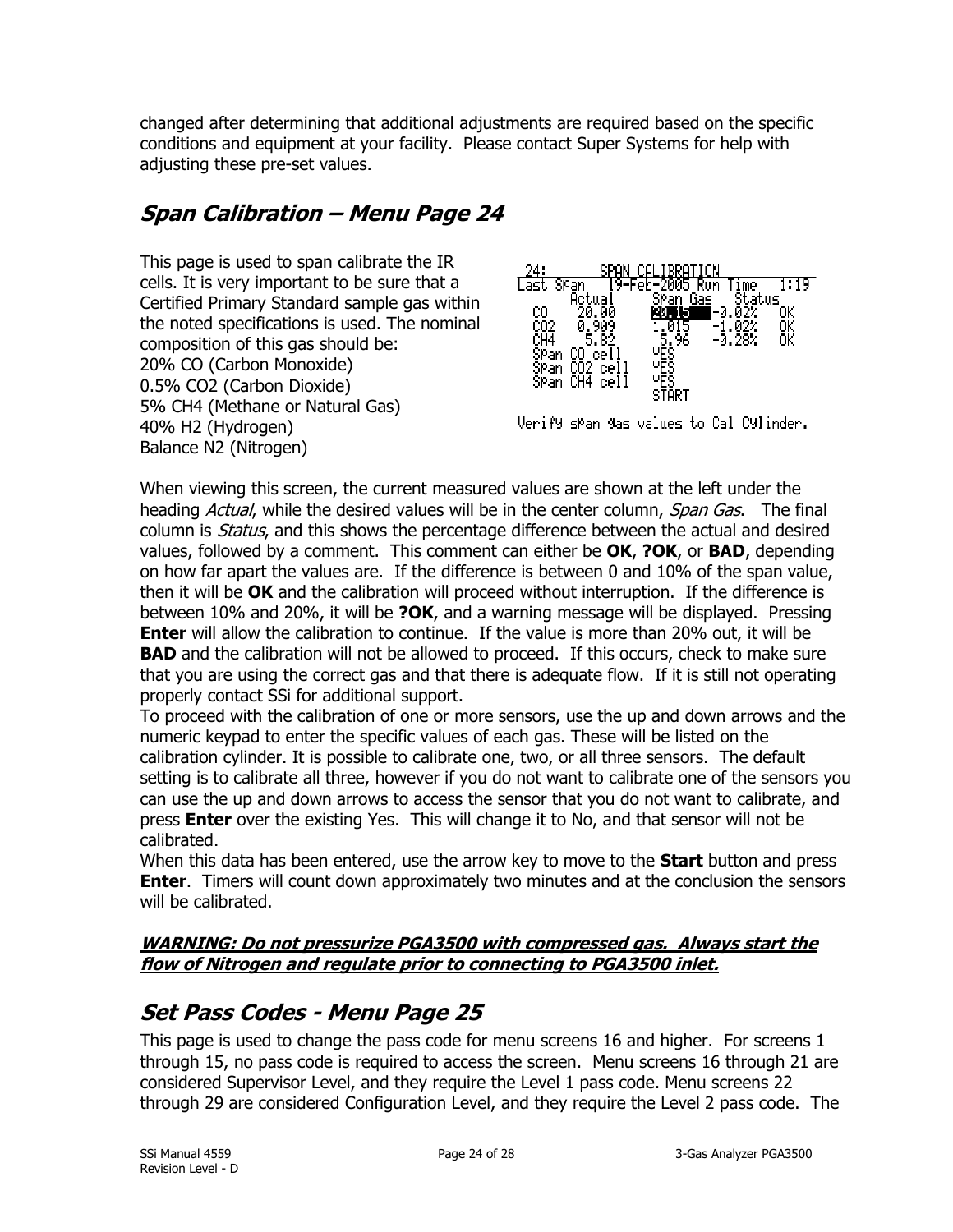|  |  |  | SET PASS CODES |  |
|--|--|--|----------------|--|
|--|--|--|----------------|--|

| OPerator Pass Code                      | (None). |
|-----------------------------------------|---------|
| Level 1 SuPervisor Pass Code            |         |
| Level 2 Configuration Pass Code         |         |
| Level 3 SPecial Pass Code (Contact SSI) |         |

shipment.

## <span id="page-24-0"></span>**Set IP Address- Menu Page 26**

This page is used to setup the Ethernet communications address. The instrument does not have DHCP, therefore a fixed IP address must be assigned.

| default setting for Level 1 is $1$ , and the default |
|------------------------------------------------------|
| setting for Level 2 is 2. Either of these can be     |
| changed to any number between 0 and 512.             |
| Please note that the Level 2 (Configuration) pass    |
| code will also work on all Level 1 menus, so in the  |
| default settings entering a 2 will give you access   |
| to all available menus.                              |
|                                                      |

The Level 3 menus are not visible, and SSi uses them when the instrument is being set up prior to

| 26 : | SET IP ADDRESS                        |
|------|---------------------------------------|
| 192. | IP Address<br>168 ดีดี1<br>-204       |
| 255  | Net Mask<br>$255 - 255$<br>ййй        |
| 192. | lP Gateway<br>168   001<br><b>001</b> |
|      |                                       |

取消し

## <span id="page-24-1"></span>**General Information - Menu Page 28**

| 28:<br>GENERAL INFORMATION |                                                                   |                    |  |
|----------------------------|-------------------------------------------------------------------|--------------------|--|
|                            | Sample Status<br> ATM Inst COM status<br> Furn TC Inst COM status | SAMPLING OFF<br>ŌΚ |  |
|                            |                                                                   |                    |  |
|                            | 28-SeP-2007 Fri                                                   | 04:50:18PM         |  |

This menu page will display some general information about the PGA. This screen is for display purposes only, so no information can be entered on the screen. The Sample Status will display the status of the pump. If the pump is not running, the text will display **SAMPLING OFF**. If the pump is running, then the text will display **SAMPLING ON**. The ATM Inst COM status will display the status of the atmosphere

instrument's communications. The status of the communications can be either **OK** or **BAD**.

The Furn TC Inst COM status will display the status of the furnace TC instrument's communications. The status of the communications can be either **OK** or **BAD**.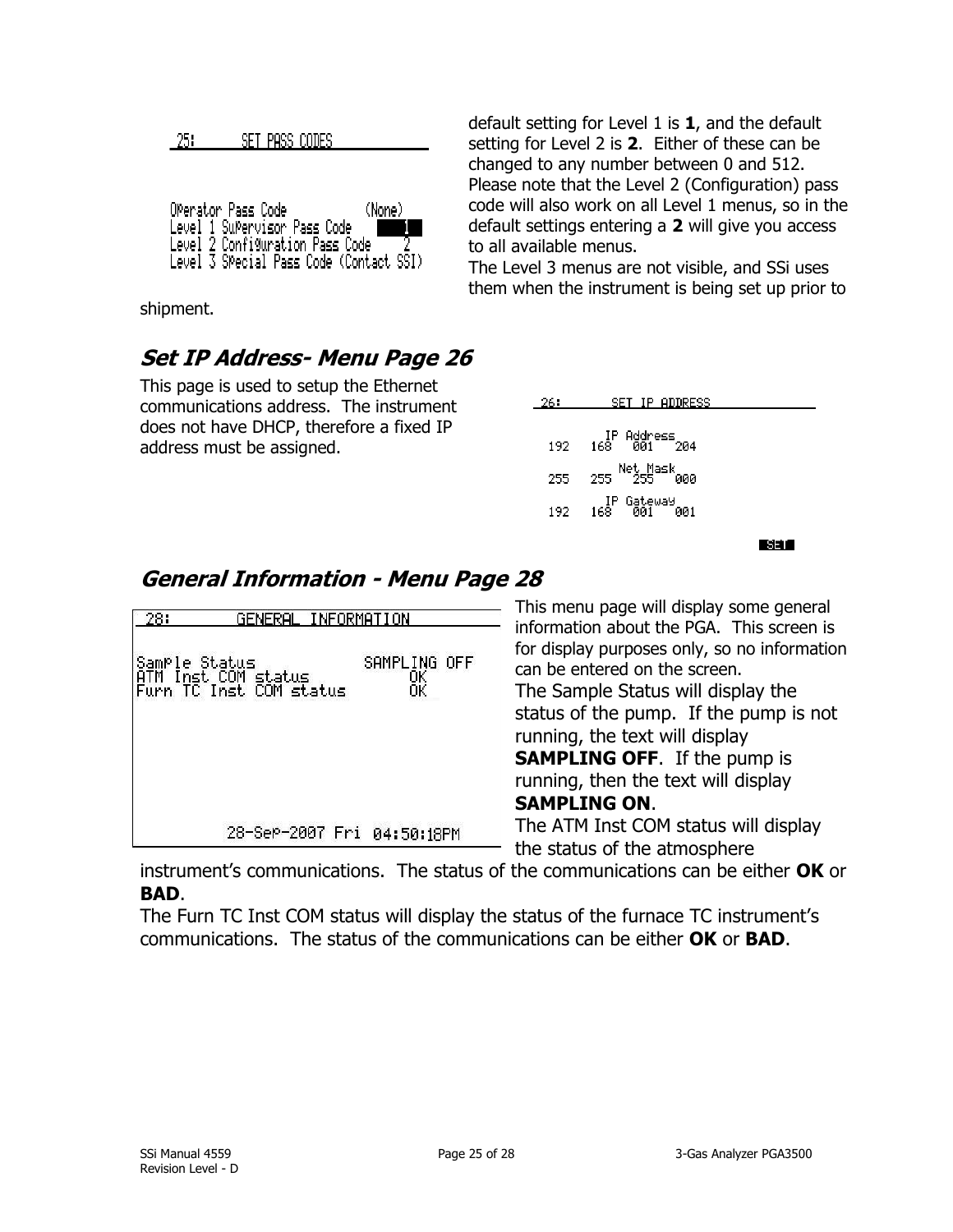## <span id="page-25-0"></span>**PGA3500 Spare Parts**

- Factory Calibration **Part Number 13113**
- Cylinder of Zero Calibration Gas Part Number 30054
- Cylinder of Span Calibration Gas Part Number 13084
- Bowl Filter Assembly (Including Element) Part Number 37048
- Bowl Filter Element Media Replacement (10/Pack) Part Number 31027
- Flexible Sample Tubing Assembly with Filter Part Number 20315
- Replacement In-Line Filter Part Number 31033
- Flow Meter Part Number 36033
- CO<sub>2</sub> Scrubber **Part Number 13112**
- Sampling Wand Assembly **Part Number 20263**
- PGA3500 Battery **PGA3500 Battery**
- Replacement box and custom-fit foam Part Number 23075

- 
- 
- 
- 
- 
- 
- 
- 
- 
-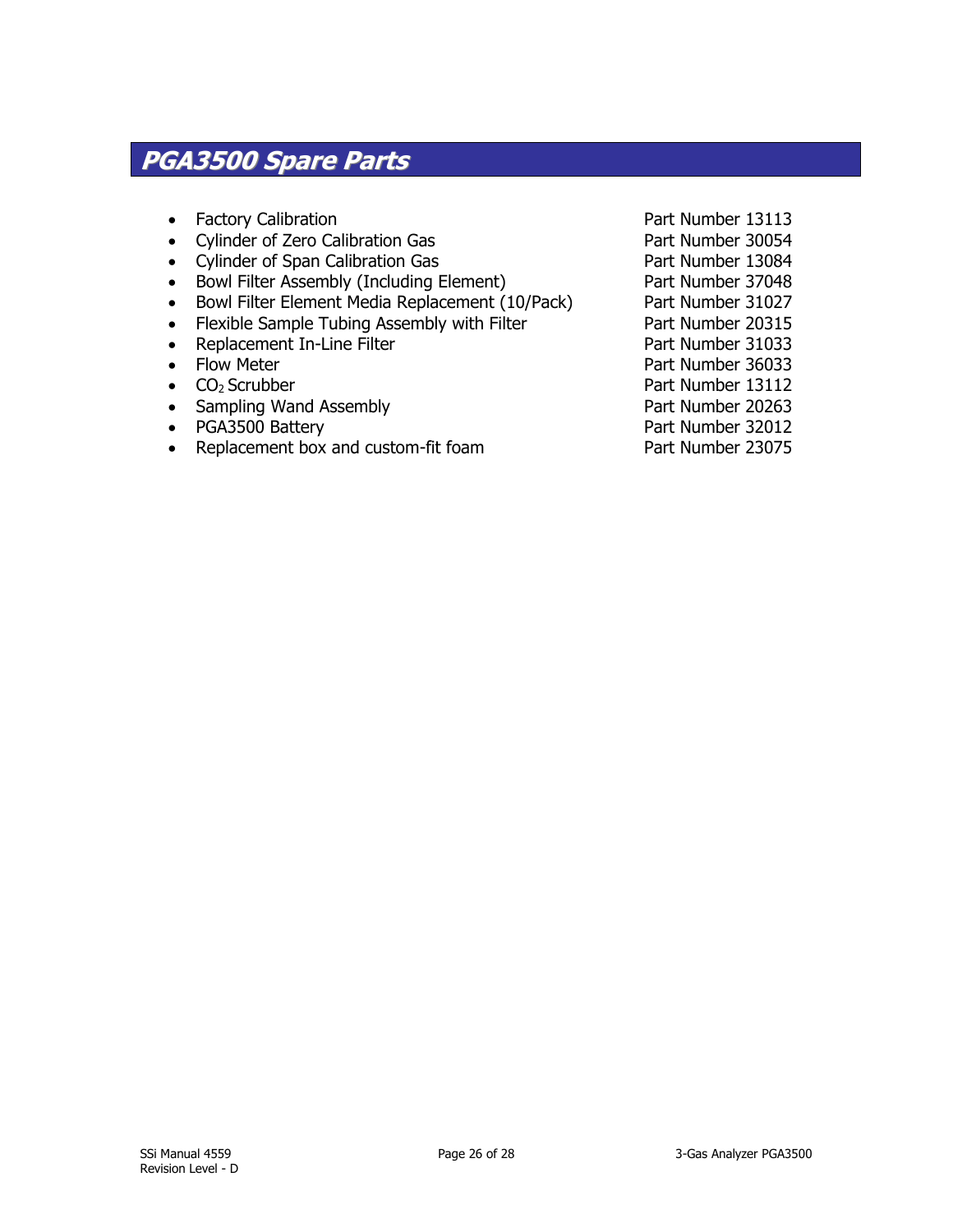## <span id="page-26-0"></span>**Revision History**

| Rev. | <b>Description</b>                                                                                                                                                                                                                                                                                                                                           | <b>Date</b> | MCO # |
|------|--------------------------------------------------------------------------------------------------------------------------------------------------------------------------------------------------------------------------------------------------------------------------------------------------------------------------------------------------------------|-------------|-------|
|      | <b>Initial Release</b>                                                                                                                                                                                                                                                                                                                                       | 03-15-2005  | N/A   |
| A    | SSi Address and General Update                                                                                                                                                                                                                                                                                                                               | 05-18-2005  | 2035  |
| B    | Added/Revised "Spare Parts List"                                                                                                                                                                                                                                                                                                                             | 01-04-2007  | 2041  |
| C    | Added "MCO #" section in Revision History;<br>Updated logo on title page; Updated parts<br>list; Changed picture sizes; Added<br>functionality for menus: 8, 14, 15, 20, 28;<br>Updated menu 6 to include help text;<br>Updated screen shot for menu 11; Moved<br>the "Typical Diagnostic Uses for the<br>PGA3500" section to the beginning of the<br>manual | 10-04-2007  | 2050  |
| D.   | Changed part number 20104 to 20315 in<br>"PGA3500 Spare Parts" section                                                                                                                                                                                                                                                                                       | 08-13-2008  | 2066  |
| E    | <b>Updated Calibration Gas ratios</b>                                                                                                                                                                                                                                                                                                                        | 01-24-2018  | 2226  |
| F    | Added/adjusted range, accuracy, and resolution info for<br>consistency.                                                                                                                                                                                                                                                                                      | 2-15-2022   | 2319  |